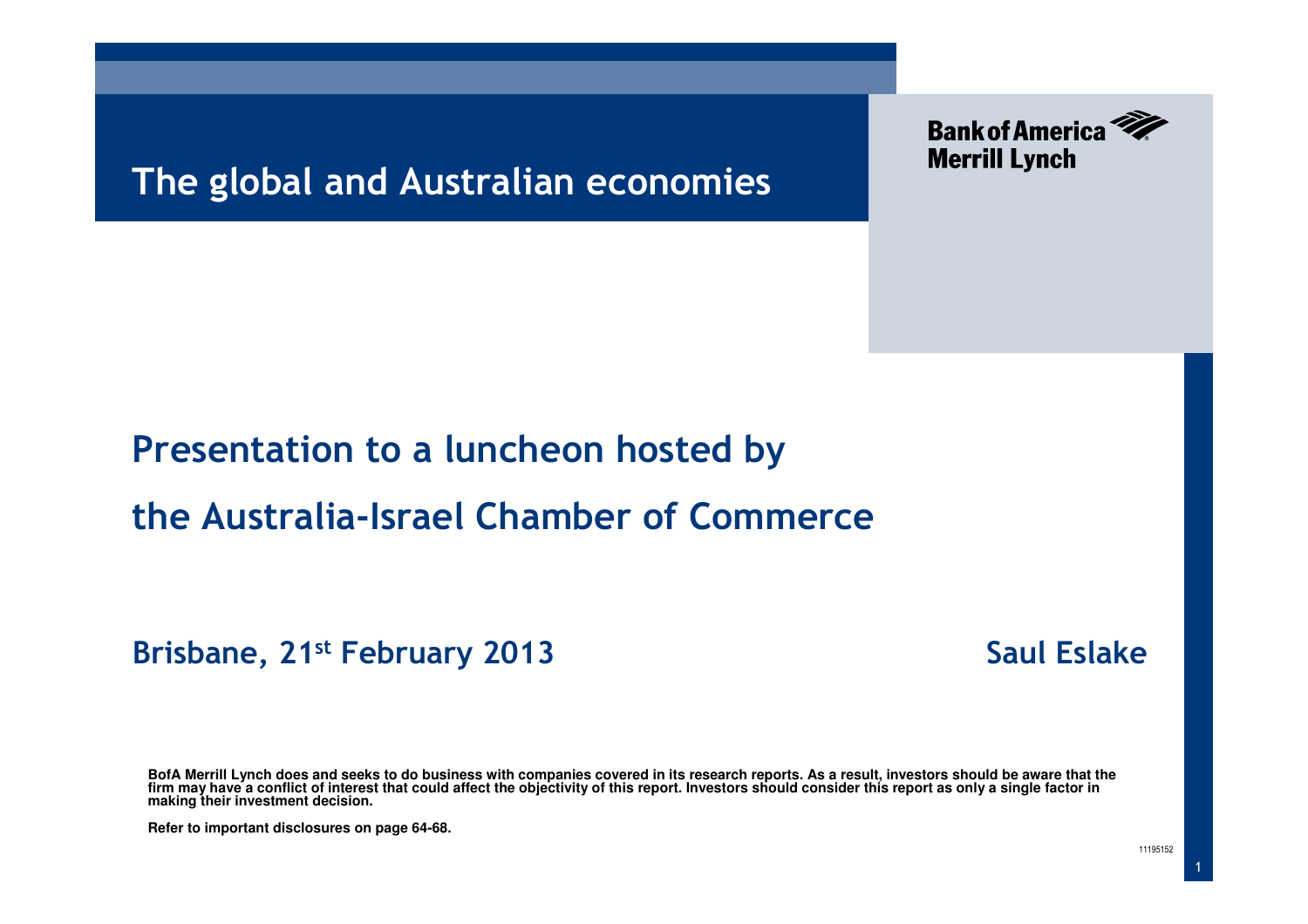# Financial markets have enjoyed a strong start to 2013

#### Stock markets

10-year government bond yields



Sources: Thomson Reuters Datastream; BofA Merrill Lynch Global Research.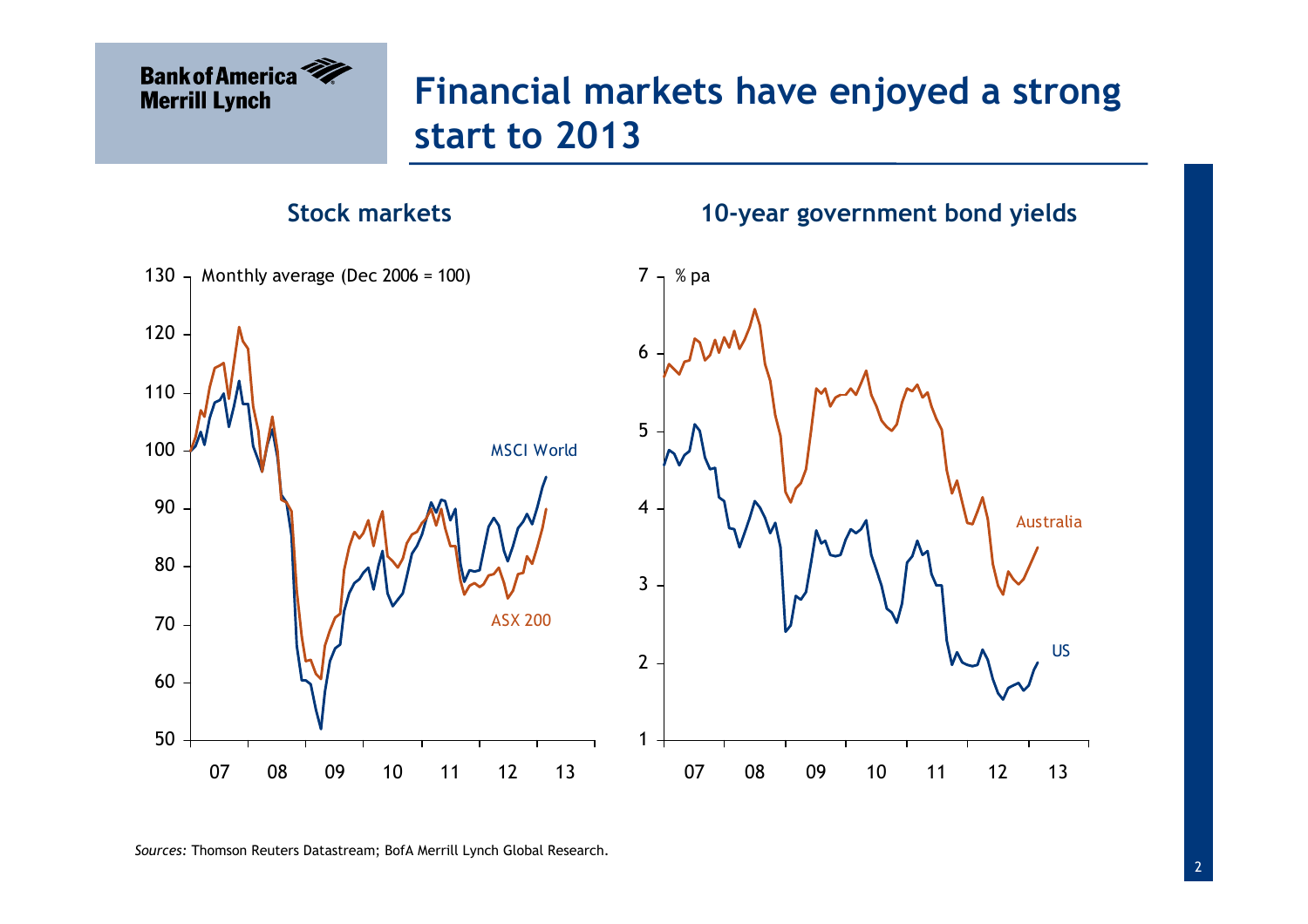

# China's economy 'bottomed out' in Q3 last year

#### Chinese economy



Sources: China National Bureau of Statistics; UBS; BofA Merrill Lynch Global Research.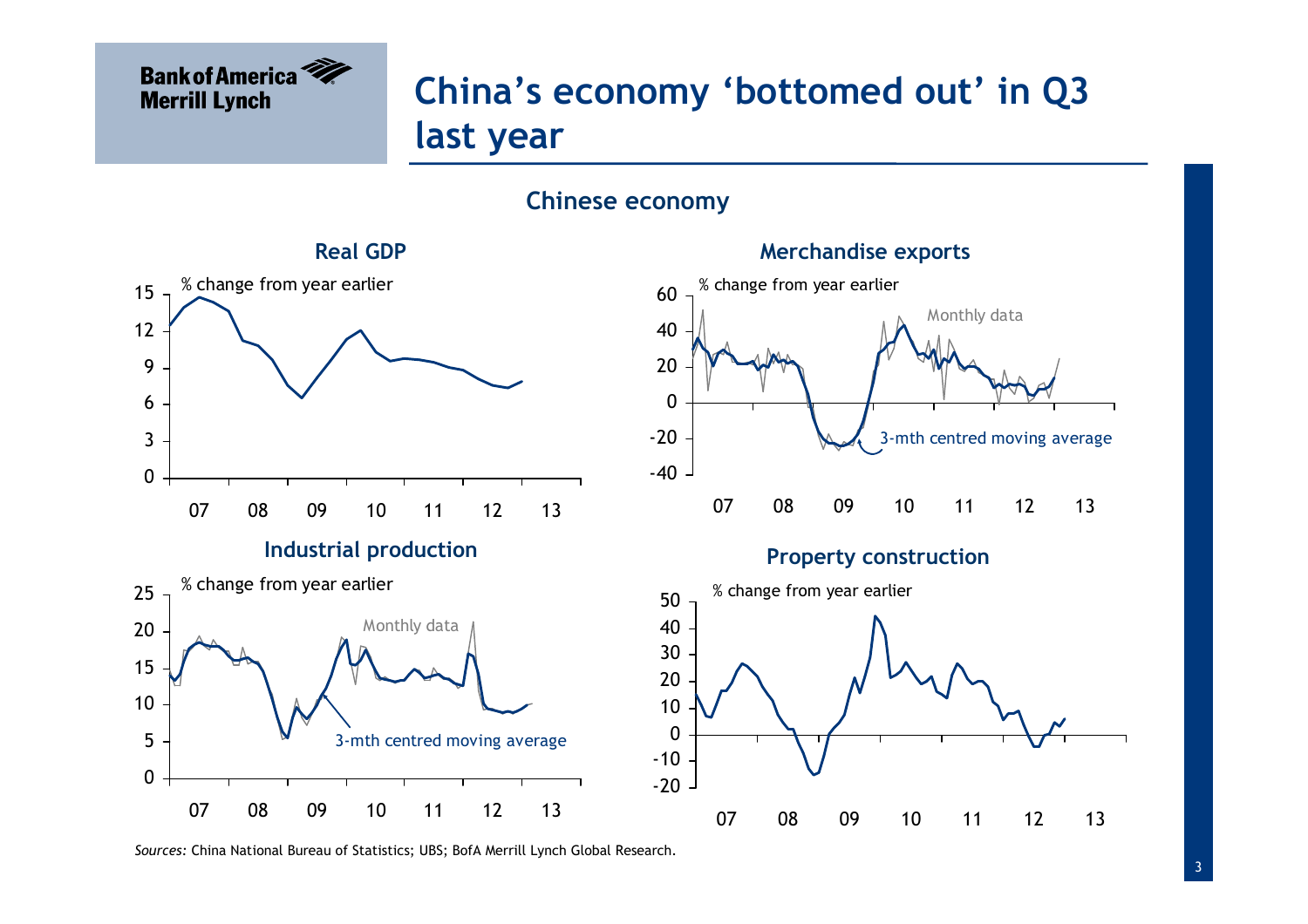

## Chinese authorities have been reluctant to implement large stimulus measures

Capital construction loan interest rates

#### Chinese inflation and monetary policy

#### Consumer prices



Sources: China National Bureau of Statistics; Soufun; People's Bank of China.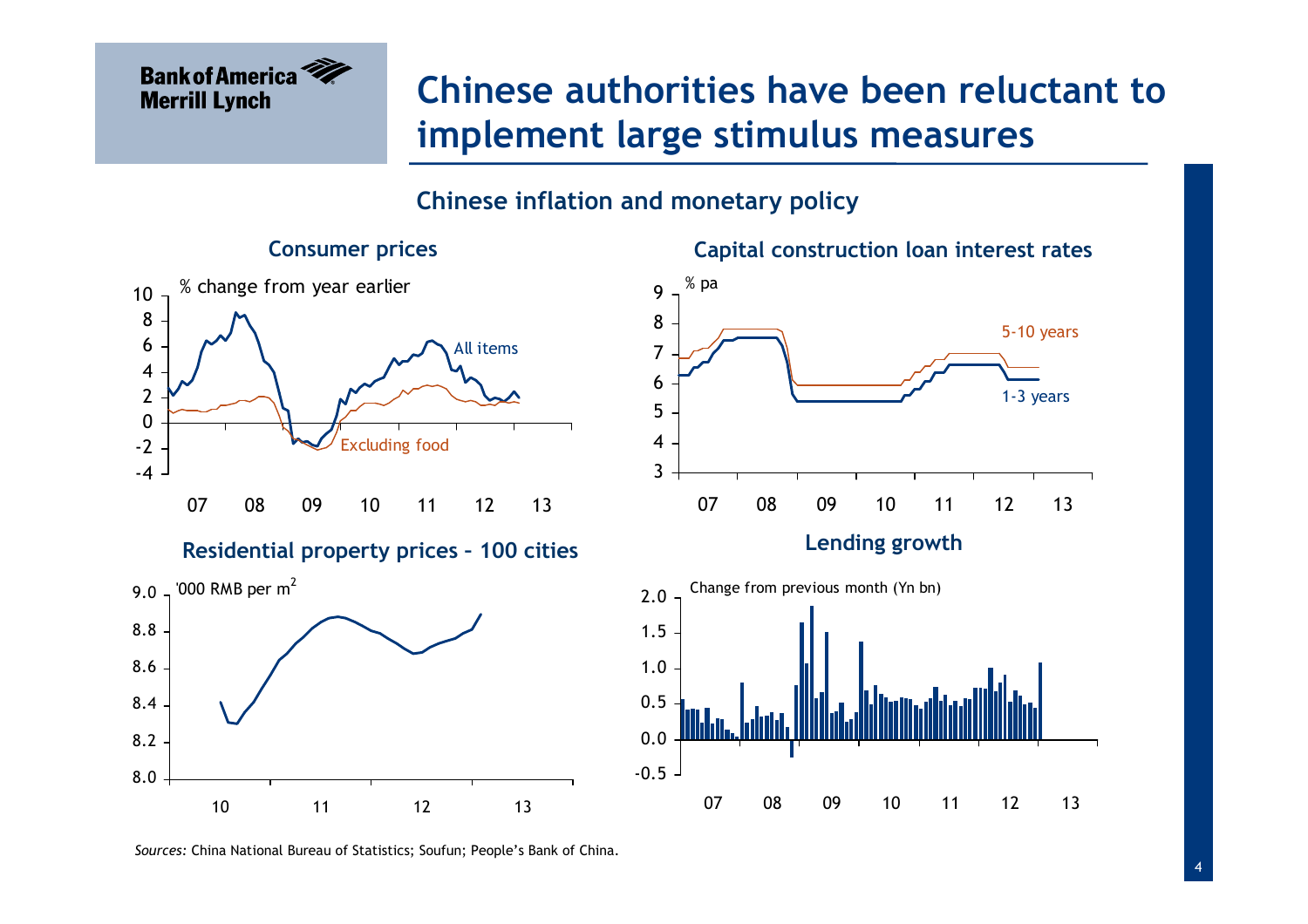## And longer-term factors slowing Chinese growth will re-assert themselves …



Sources: United Nations: CEIC.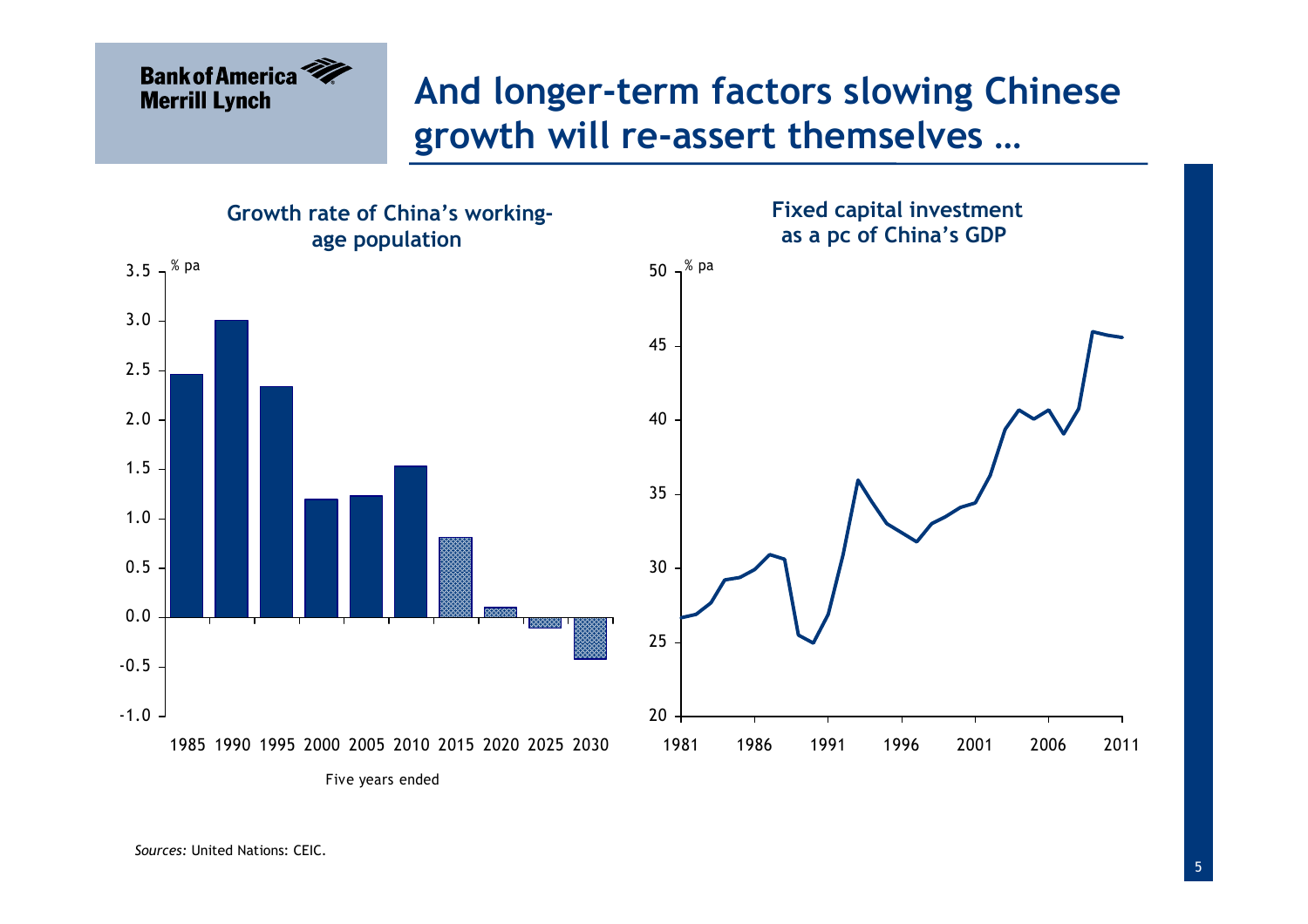## … So the recent rebound in commodity prices probably isn't sustainable

Iron ore prices



Sources: Thomson Reuters Datastream; IMF; BofA Merrill Lynch Global Research.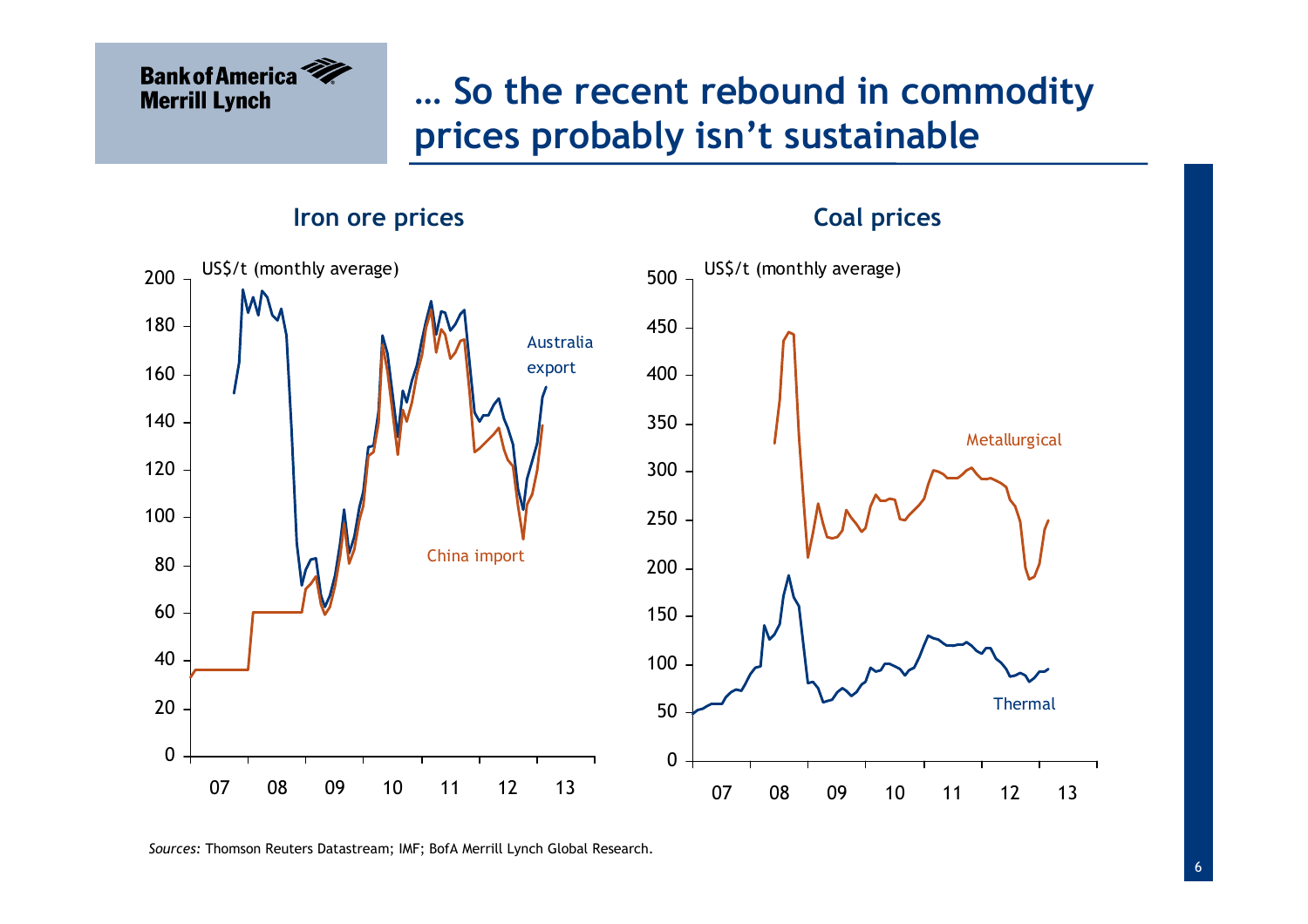

## In the US, private sector spending is gradually picking up

#### US national income and expenditure

#### Private sector final demand



#### Changes in stocks



#### Real GDP



#### Government spending

 $-2$ -1 $\Omega$ 12<sup>07</sup> <sup>08</sup> <sup>09</sup> <sup>10</sup> <sup>11</sup> <sup>12</sup> <sup>13</sup>% ch from previous quarter (annual rate)

Note: 'Private final demand' is household consumption + residential investment + business fixed capital investment. Source: US Bureau of Economic Analysis.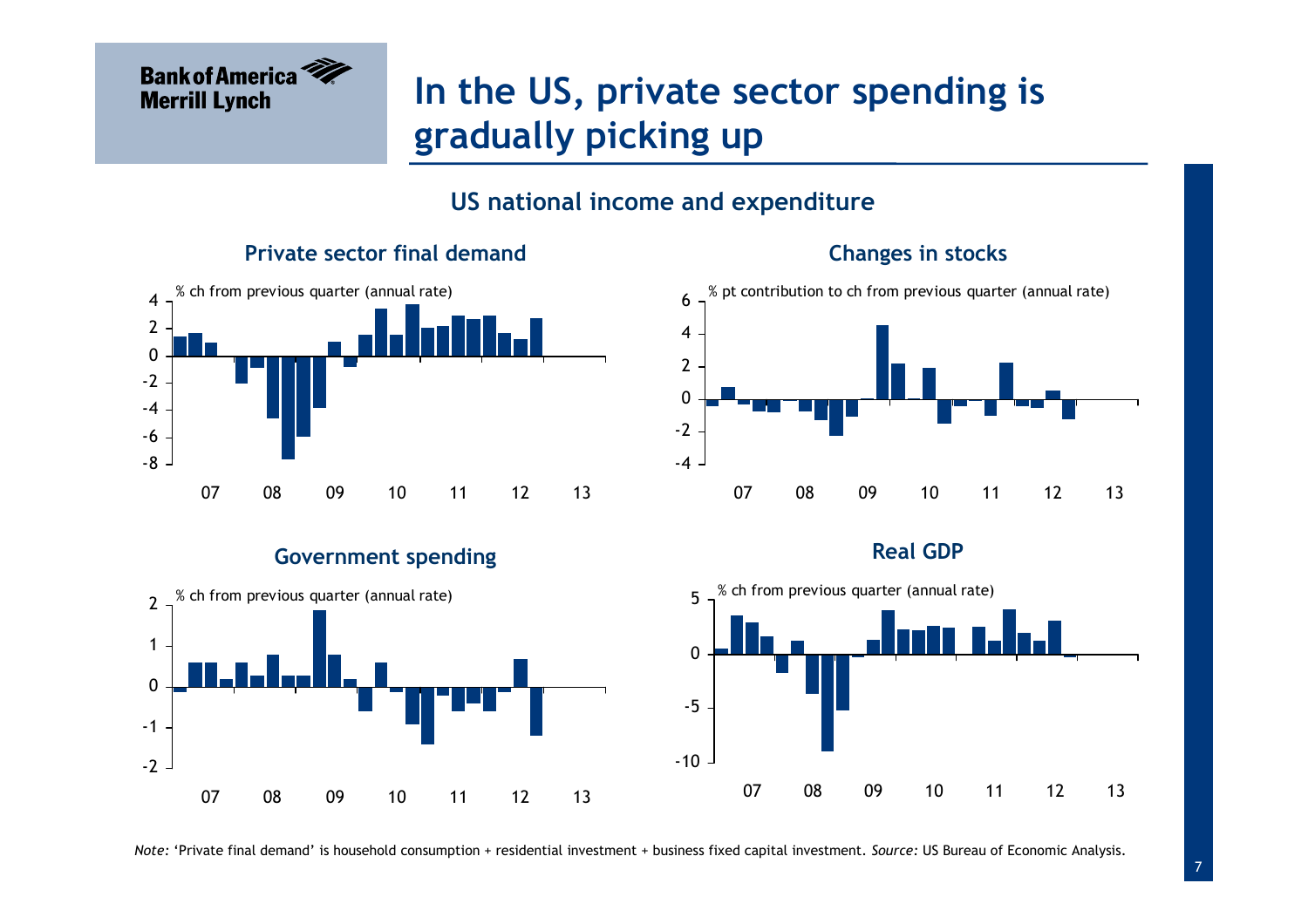# So far US consumers don't appear to have been fazed by higher taxes



#### Sources: Congressional Budget Office, The Budget and Economic Outlook: Fiscal Years 2013 to 2023 (February 2013); Michigan University Survey Research Center.

- $\overline{\phantom{a}}$  The New Year's Eve deal to avert the 'fiscal cliff' entailed a fair bit of fiscal tightening, including a 2pc pt increase in payroll tax as well as higher taxes on 'rich' households
- Ī. So far households haven't reacted much to these tax increases
- T, Further fiscal tightening is coming – the 'sequester' (mandatory spending cuts) on 1st March (unless there's an agreement on alternative measures between now and then) …
- … and there could be further 'brinkmanship' when the 'continuing resolution' funding this year's budget expires on 27<sup>th</sup> March, or when the debt ceiling becomes binding again on 18<sup>th</sup> May
- F. The US is still a long way from reaching a lasting solution to its budget problems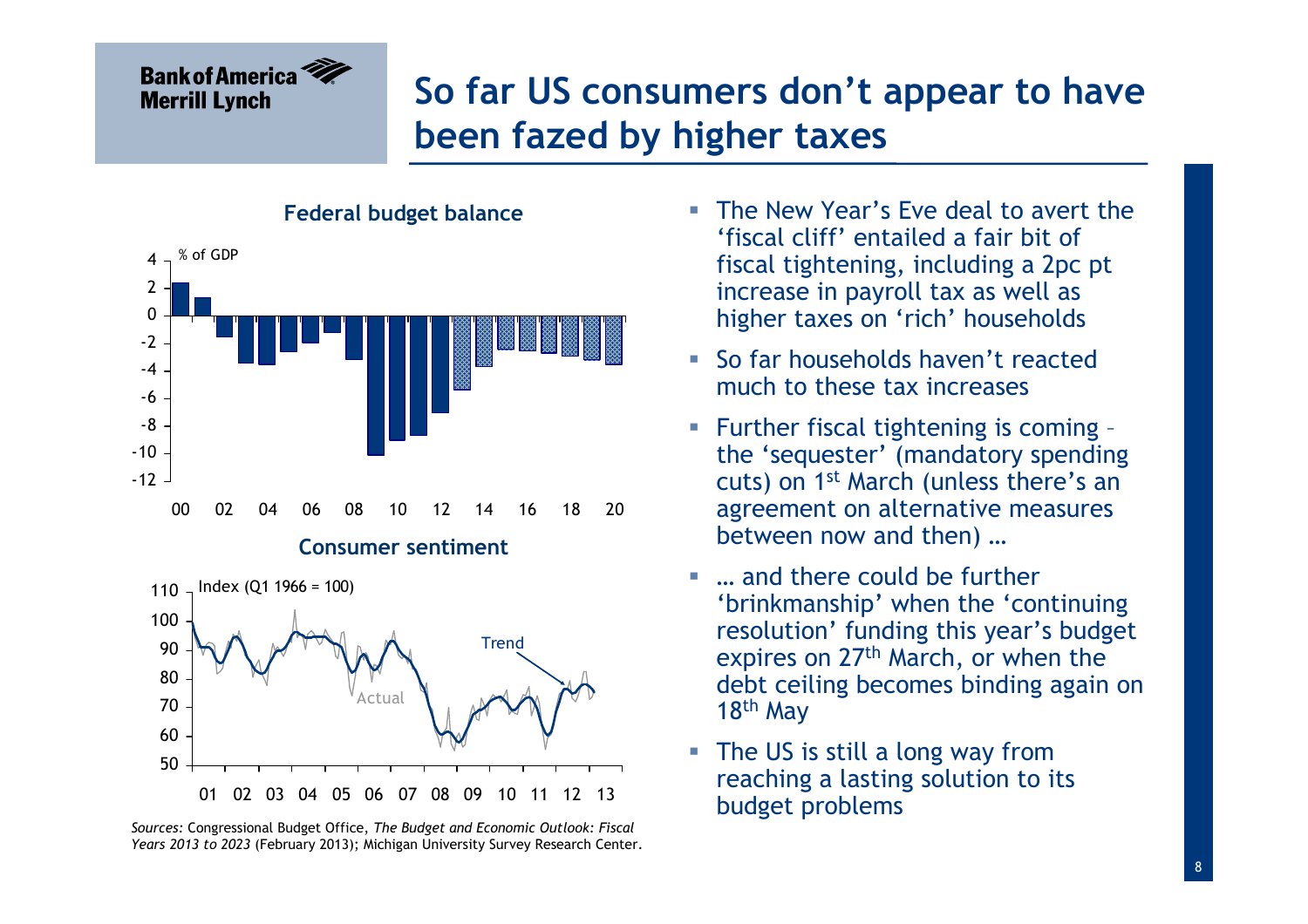

# The US housing sector is turning the corner

#### US housing market



Sources: US National Association of Realtors; US Commerce Department; Standard & Poor's.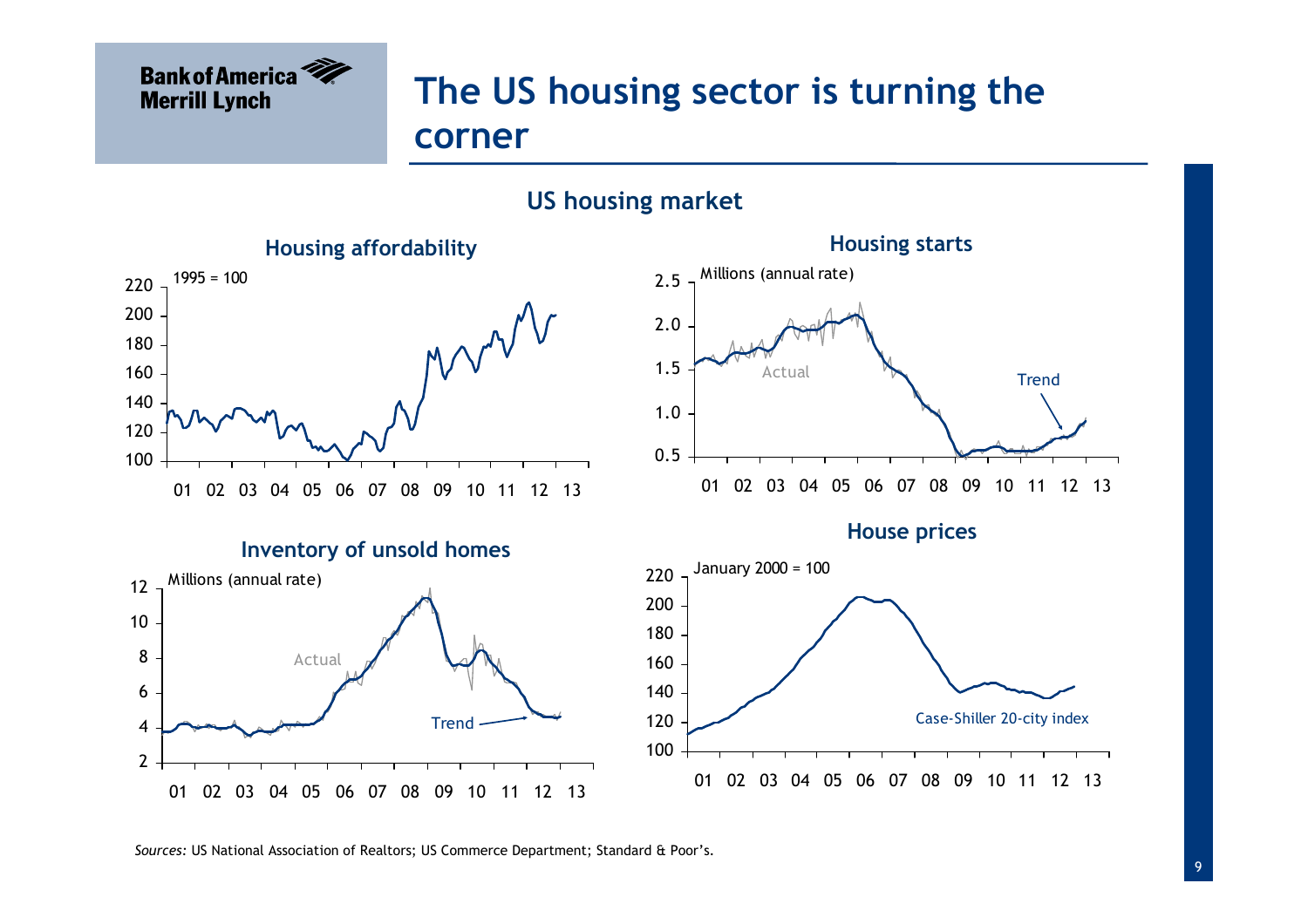

# US manufacturing is enjoying something of a revival …

#### US manufacturing sector



Sources: US National Association of Realtors; US Commerce Department; Standard & Poor's.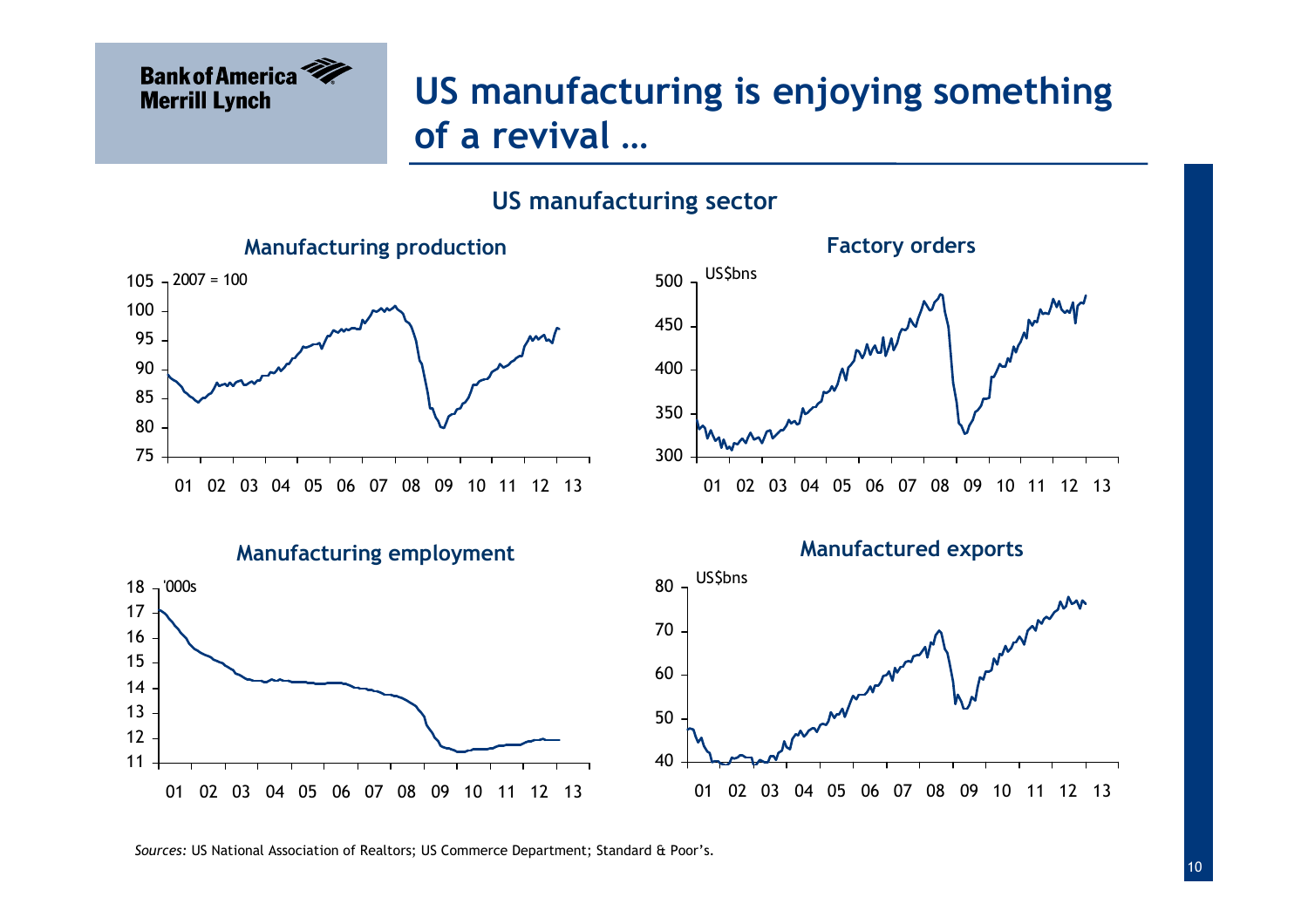

## … partly on the back of the 'shale revolution'

#### US energy markets

#### US crude oil production



Source: US Energy Information Administration; International Monetary Fund.

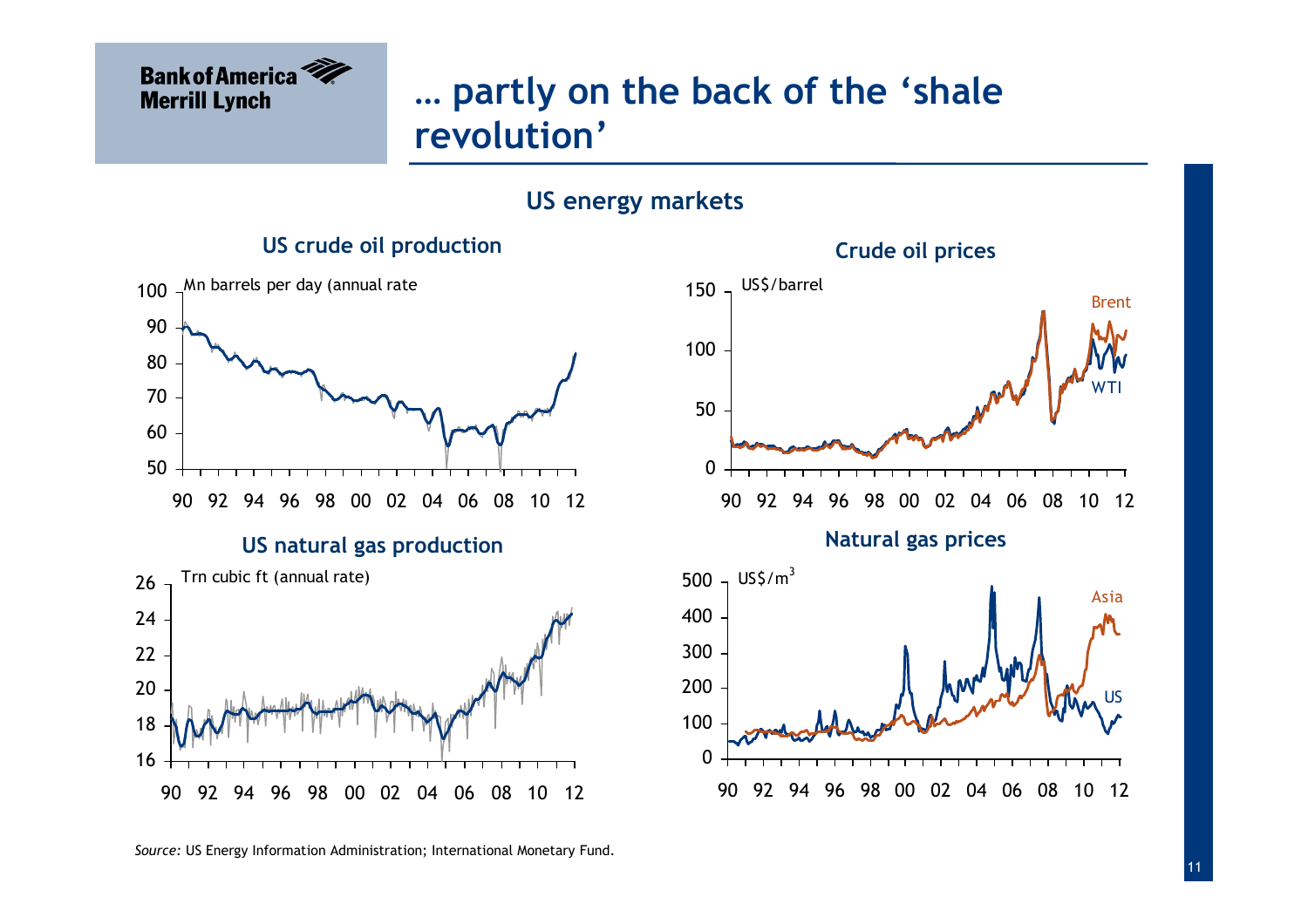### Increased US electricity generation from gas is seeing coal diverted into Chinese market



Note: 2012 electricity generation is for 12 months ended November. Sources: US Energy Information Administration; CEIC; BofA Merrill Lynch Global Research.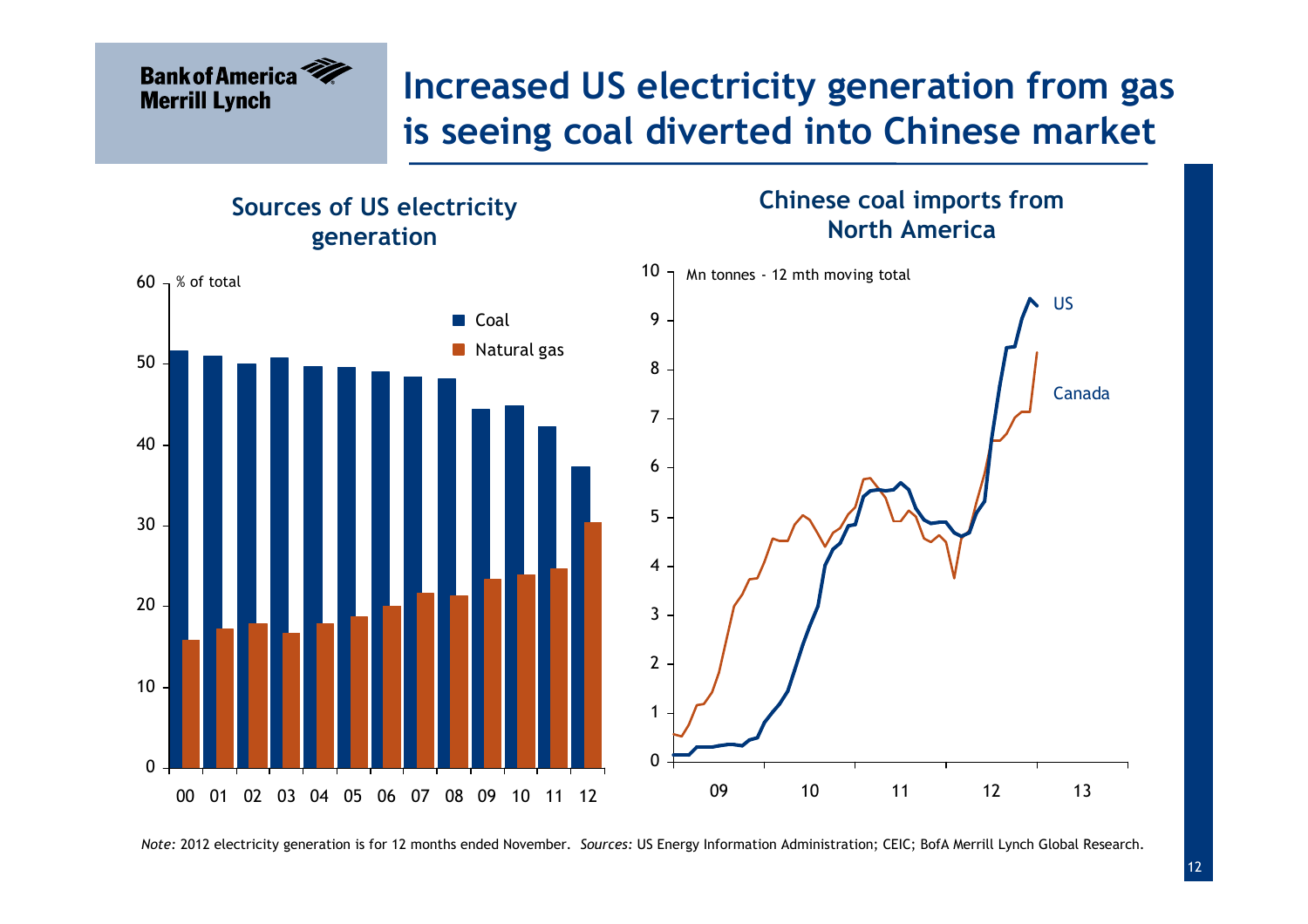

#### Europe's economy is in recession again

#### The Euro zone economy



#### Unemployment



#### Pc change in real GDP, Q4 2006 – Q4 2012

| <b>Germany</b>  | $+2.4$  |
|-----------------|---------|
| <b>France</b>   | $-0.8$  |
| <b>Italy</b>    | $-7.3$  |
| <b>Spain</b>    | $-5.9$  |
| <b>Portugal</b> | $-8.3$  |
| <b>Ireland</b>  | $-7.7*$ |
| Greece          | $-16.4$ |

#### Unemployment (%), Q4 2012

| <b>Germany</b>  | 6.6     |
|-----------------|---------|
| <b>France</b>   | $-9.9*$ |
| <b>Italy</b>    | 11.2    |
| <b>Spain</b>    | 26.0    |
| <b>Portugal</b> | 16.9    |
| <b>Ireland</b>  | 14.6    |
| Greece          | $24.6*$ |

Sources: Eurostat; Hellenic Statistical Authority; BofA Merrill Lynch Global Research.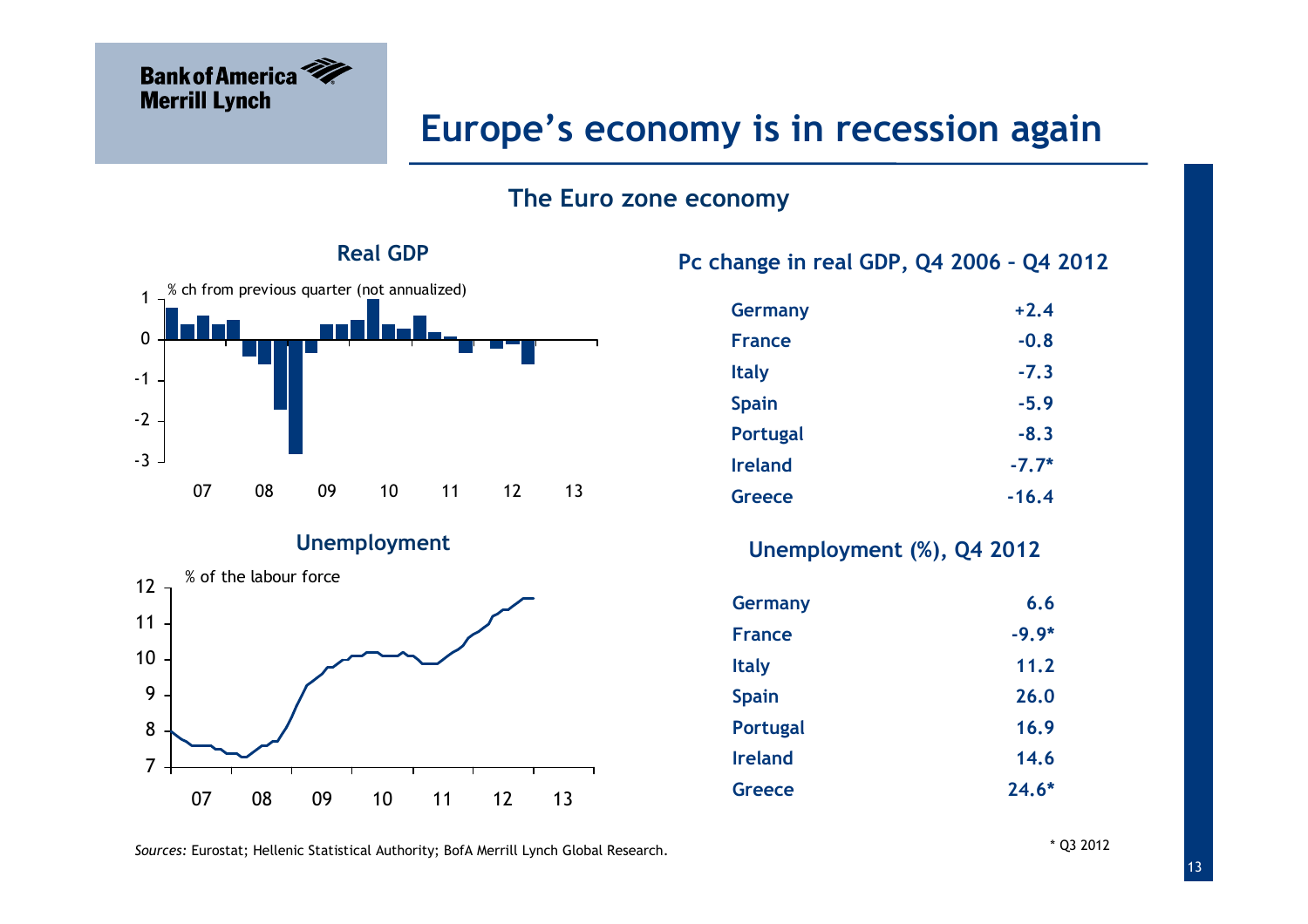## Near-term risks of another European meltdown have been reduced

- $\mathcal{L}_{\mathcal{A}}$  Last (northern) summer the ECB pledged to do 'whatever it takes' to save the euro, including
	- − 'European Stability Mechanism' buying bonds in primary market (when issued)
	- − ECB buying bonds in secondary market 'without limit'
- So far, the ECB hasn't actually done either of those things, but its promise to do them combined with austerity measures and reforms implemented in worst-affected countries has calmed financial market fears
- $\mathcal{L}_{\mathcal{A}}$  Risks still exist around this weekend's Italian elections, the financial scandals affecting Spain's governing Popular Party, and the likely eventual need for further restructuring of Greek debt
- $\mathcal{L}_{\mathcal{A}}$  Europe is still a long way from fixing the fundamental flaws in the euro area's design

#### 10-year government bond yields

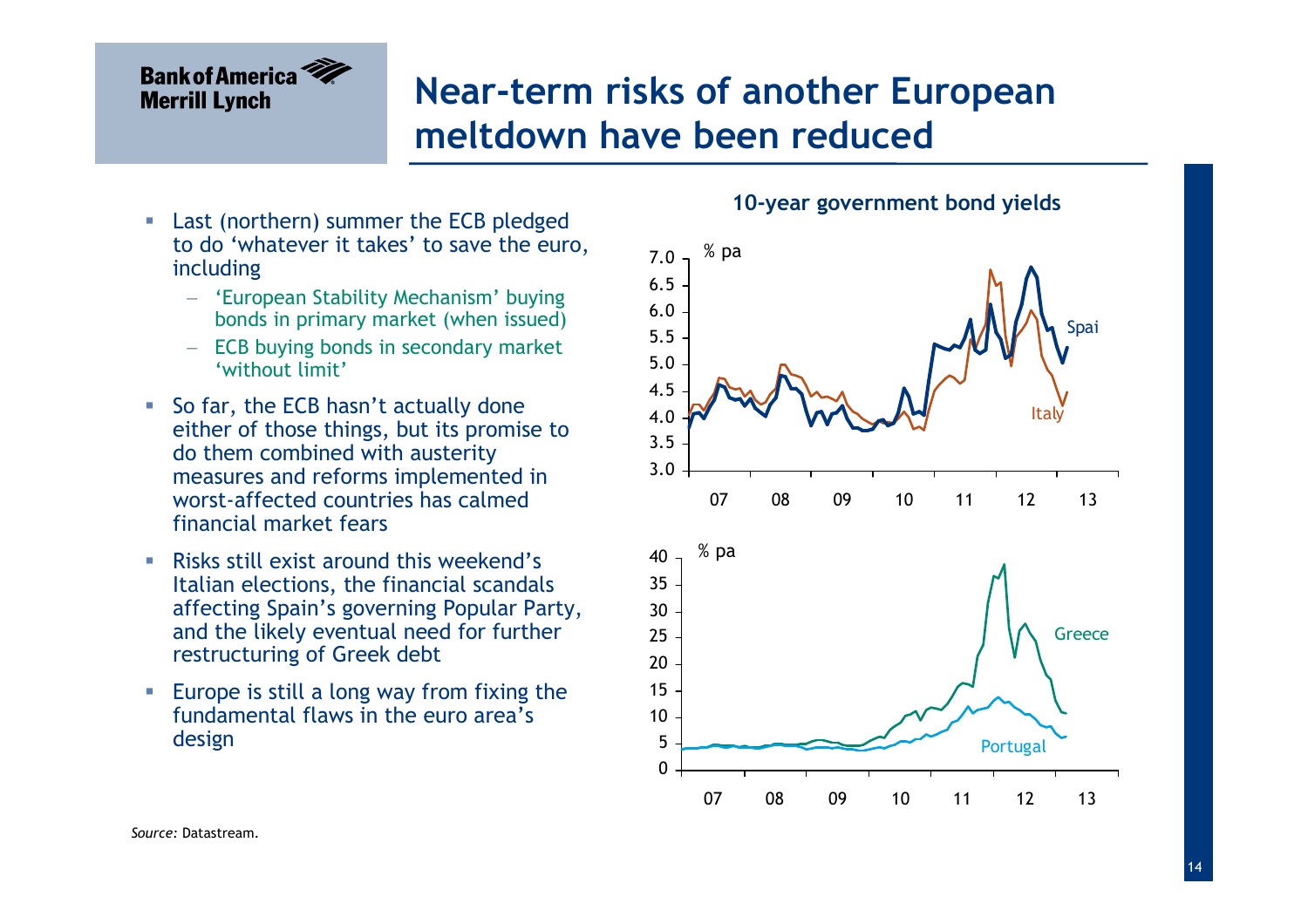## Japan's economy is in its third recession in five years

#### Japanese economy



Sources: Japan Economic & Social Research Institute; Bank of Japan Tankan survey; Labour Ministry; Home Ministry.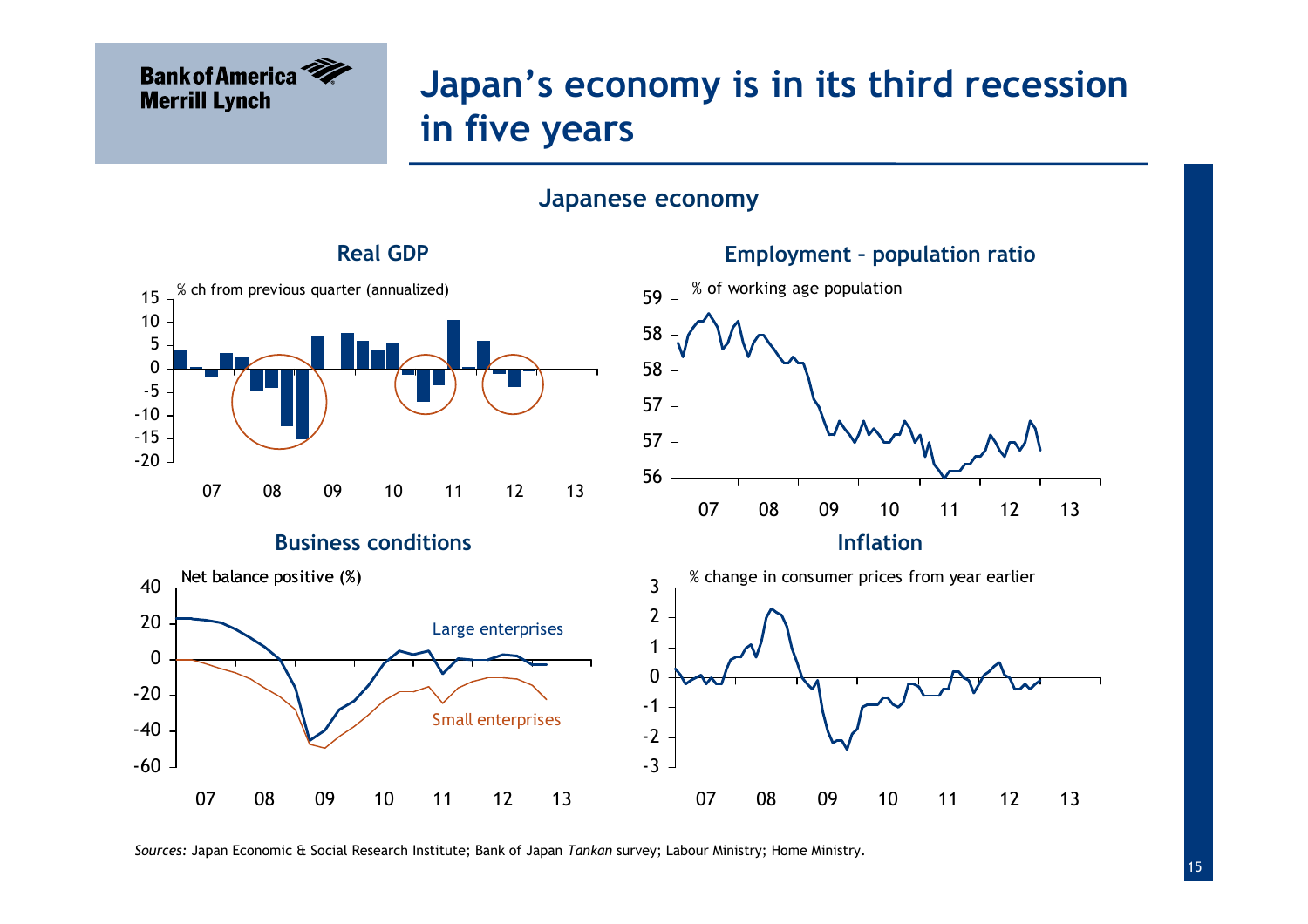### Yen could weaken a lot more, and bond yields rise, when Japan goes into deficit

#### Japanese external accounts, yen and long-term bond yield



**Bank of America** 

**Merrill Lynch** 













Sources: Japan Ministry of Economy, Trade & Industry; Bank of Japan; Datastream.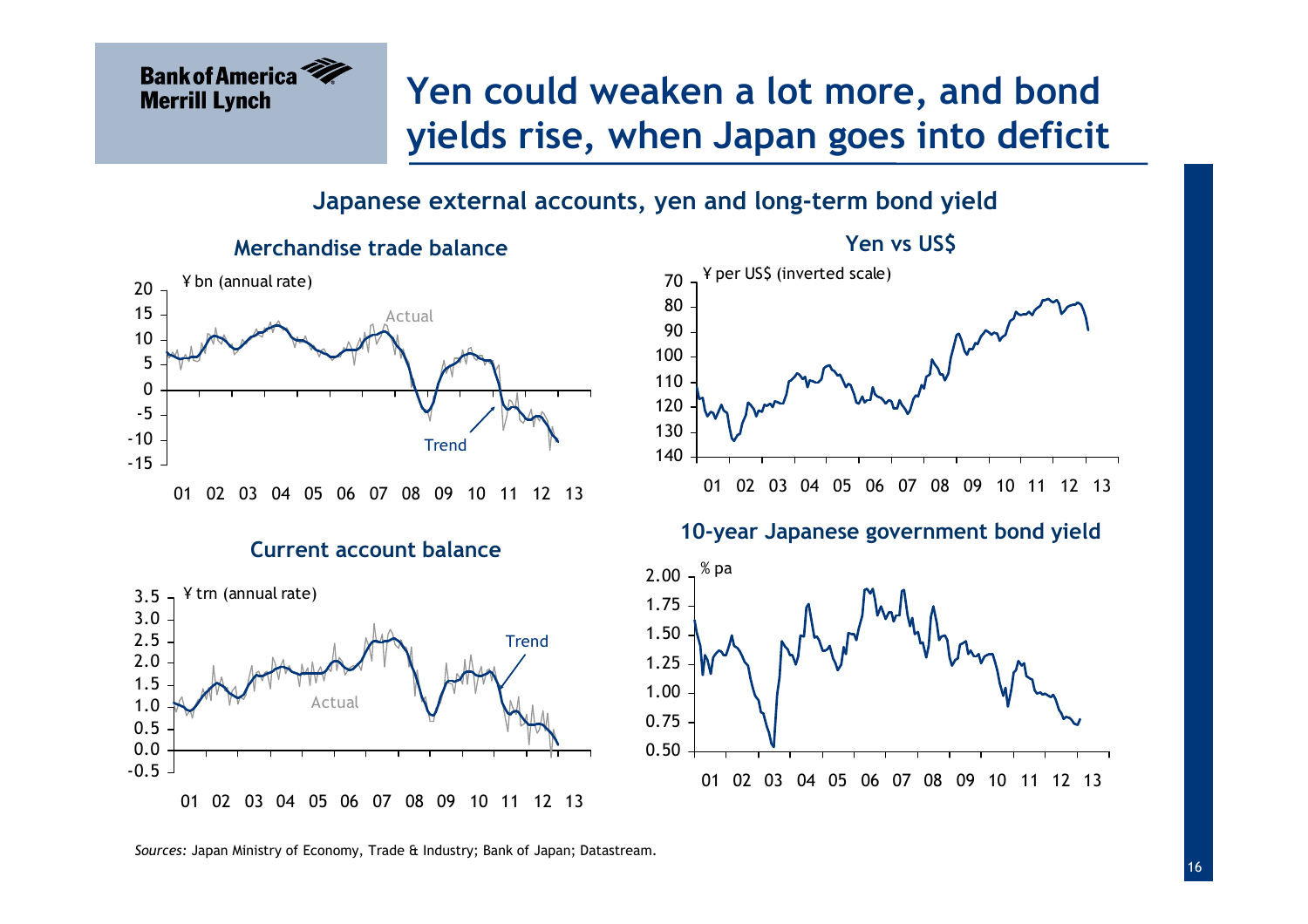## Australia's economy has performed much better than its peer group since the GFC

Real gross domestic product

Unemployment rate



Sources: Australian Bureau of Statistics; US Bureau of Economic Analysis; Japan Economic &Social Research Institute; Eurostat; UK Office of National Statistics; Statistics Canada; US Bureau of Labor Statistics; Japan Home Ministry; Statistics New Zealand.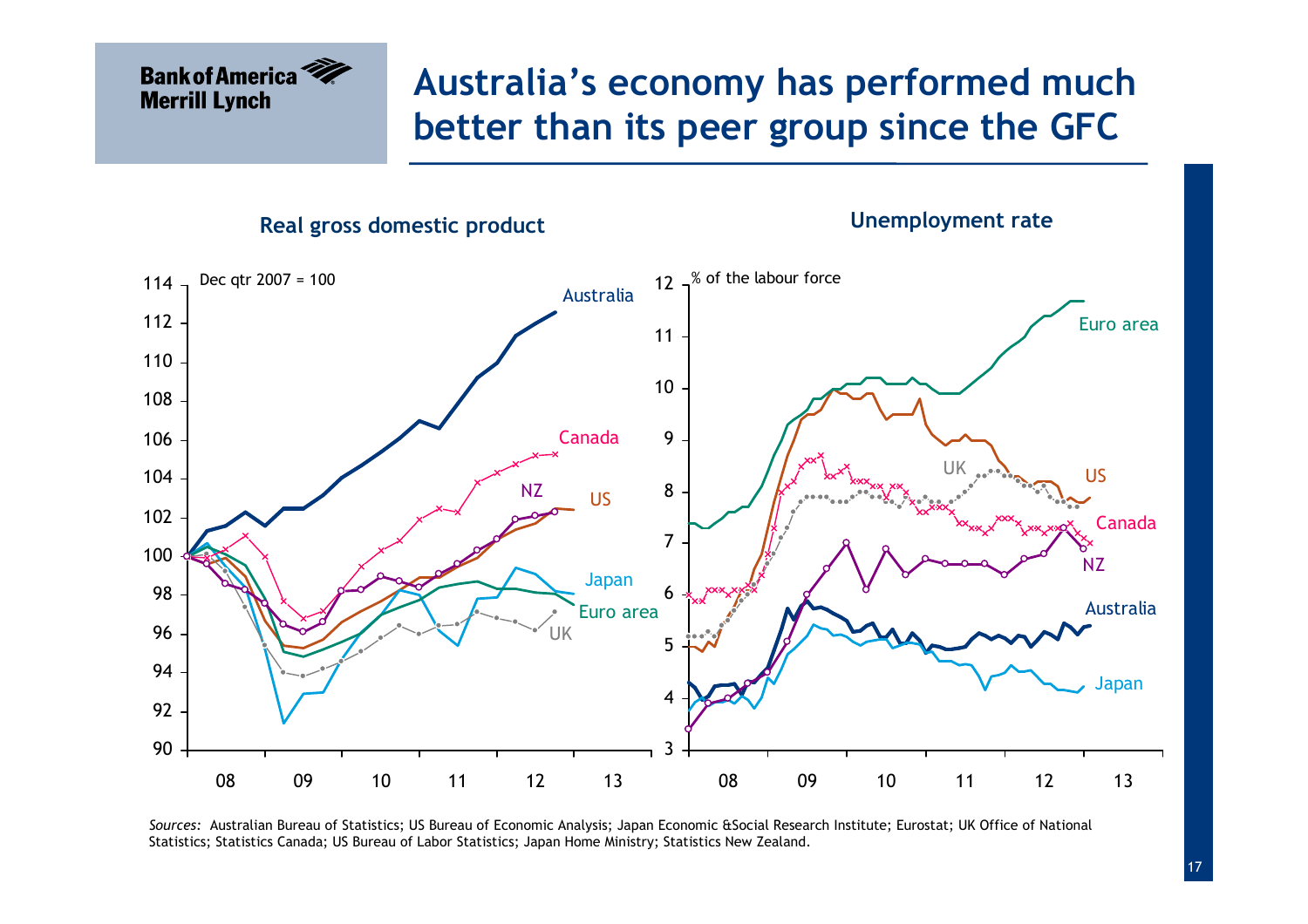## Mining investment looks likely to peak this year (if it hasn't already)

Engineering construction work –oil & gas fields and mines

Mining investment as a pc of GDP



Sources: ABS; BofA Merrill Lynch Global Research.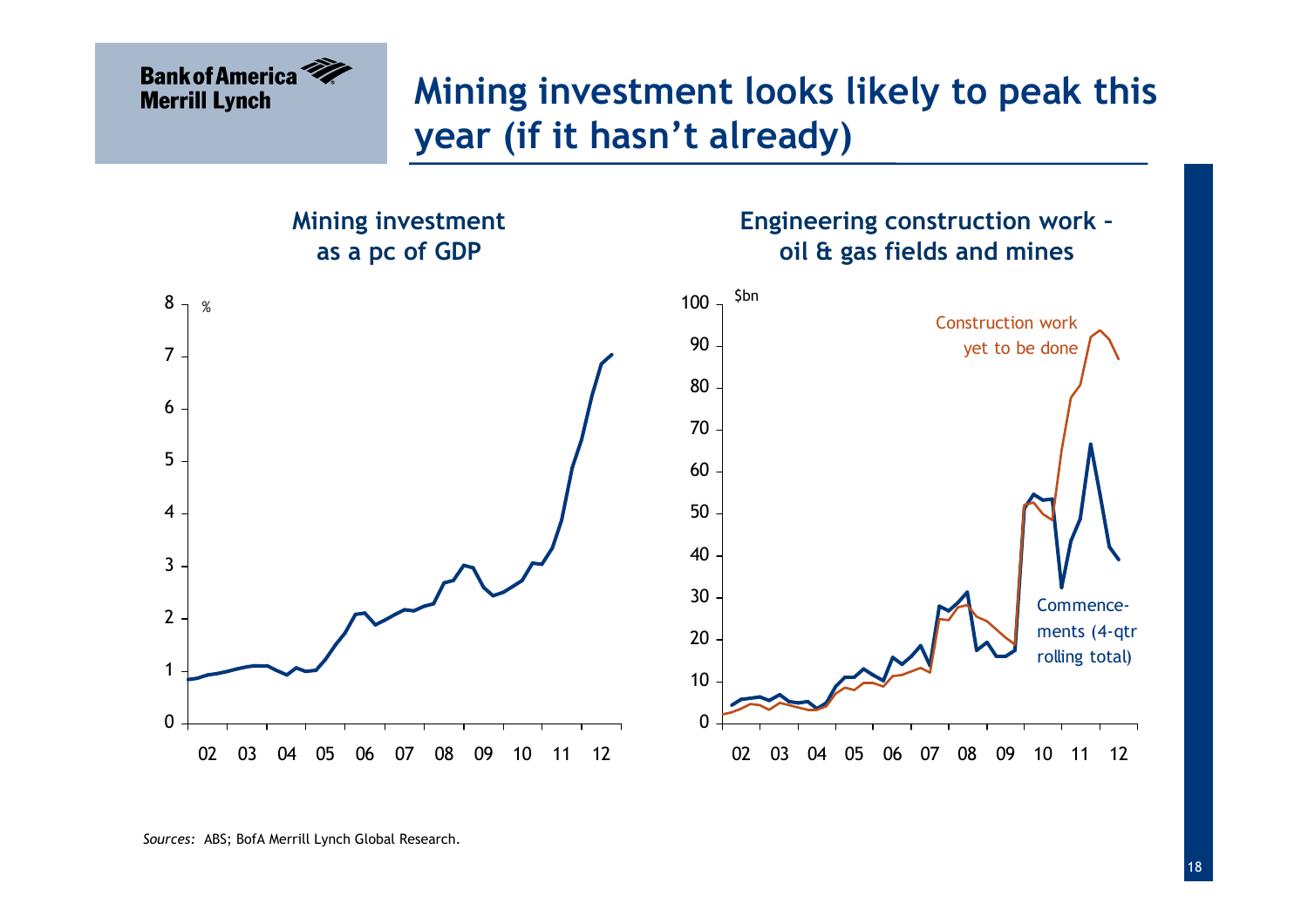## Some of the subsequent decline in mining investment will be offset by higher exports

Iron ore export volumes



Source: Bloomberg.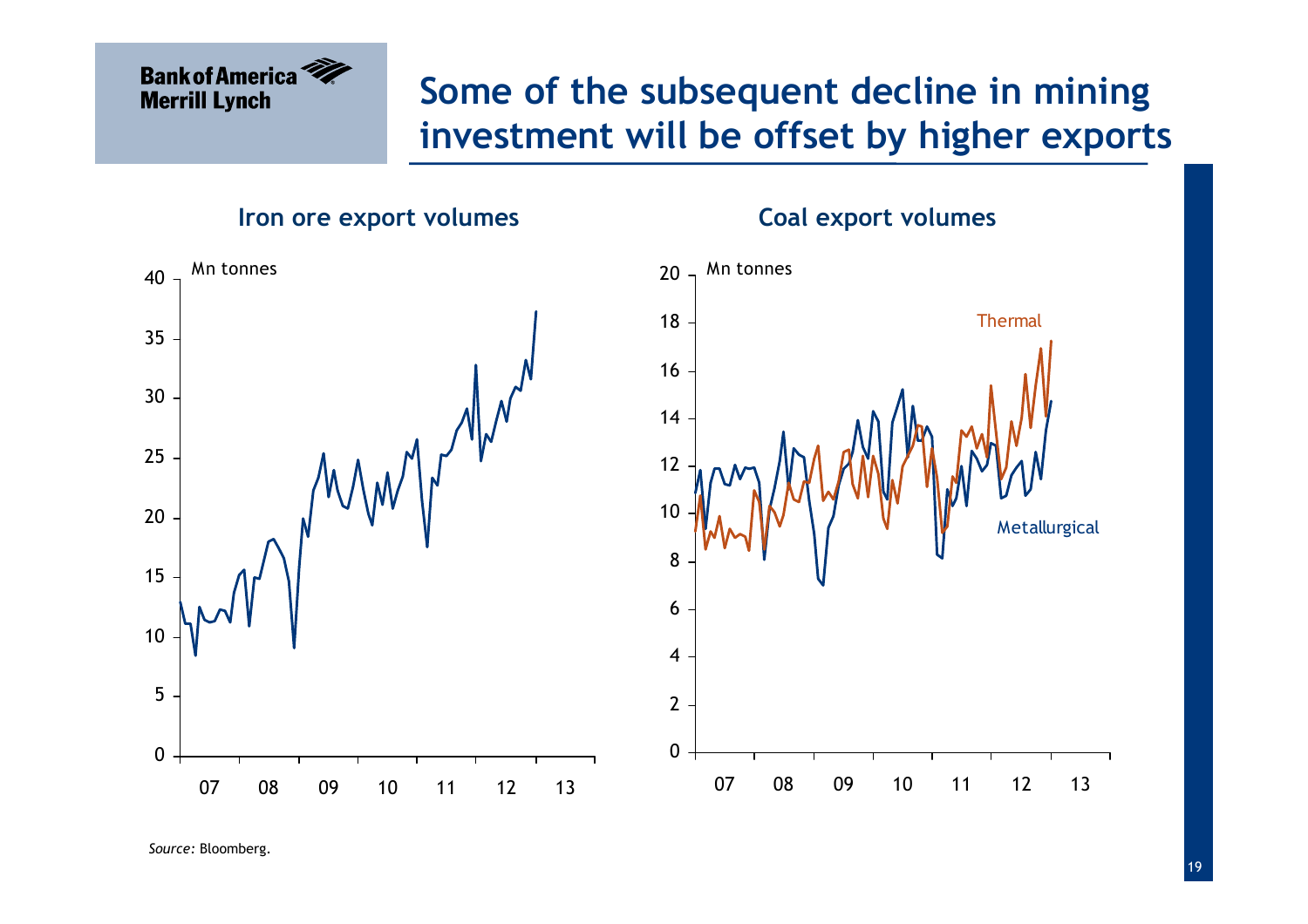## For the first time, a commodities boom hasn't led to double-digit inflation



Note: Shaded areas denote 'commodities booms'. Sources: ABS; Global Financial Data; BofA Merrill Lynch Global Research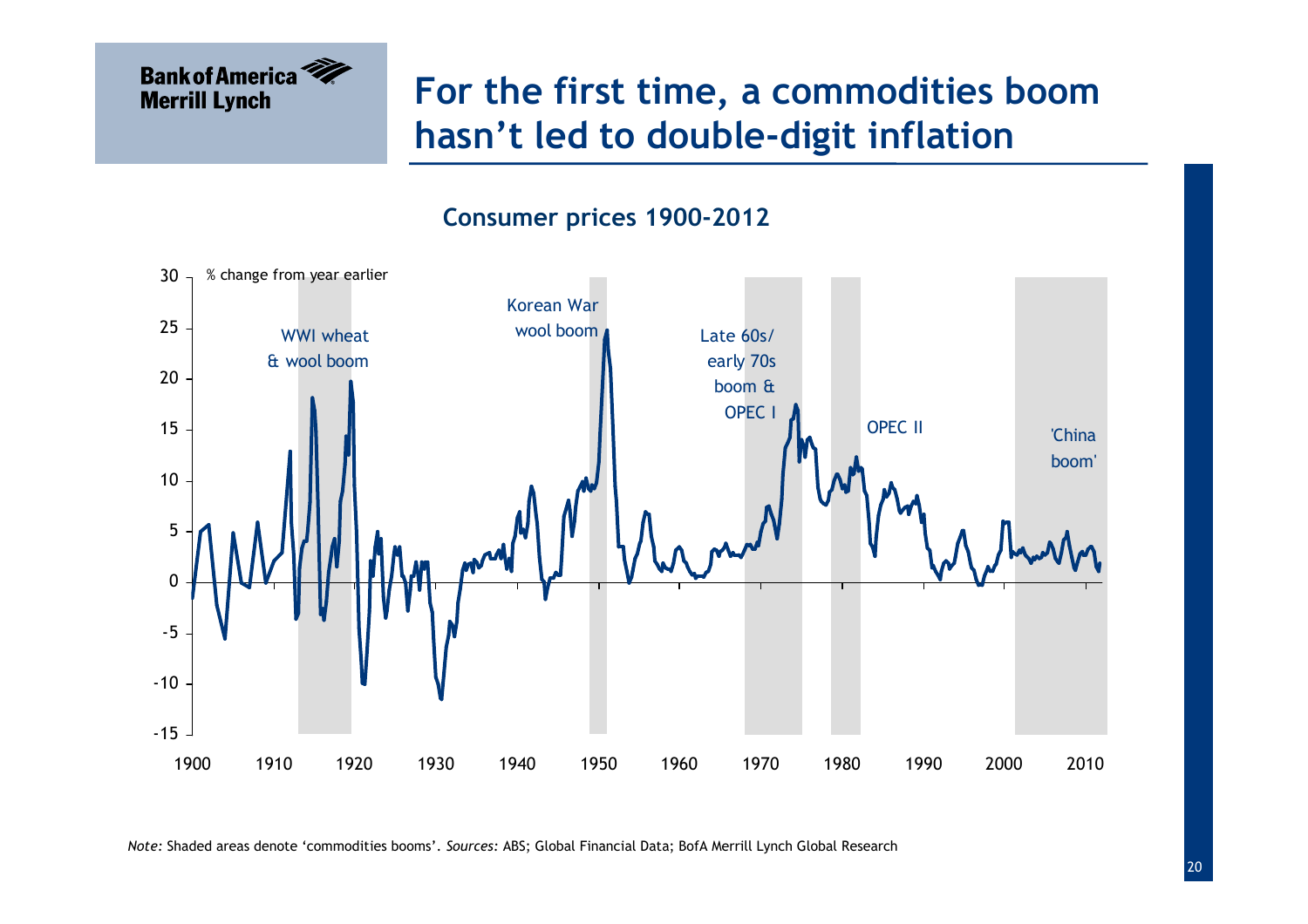## The strong A\$ has played a major role in containing inflationary pressures

'Tradeables' vs 'non-tradeables'

Inflation



Note: 'underlying' inflation refers to the average of the RBA's 'trimmed mean' and 'weighted median' measures. Forecast for 'underlying' inflation excludes the expected impact of the carbon tax commencing on 1 July 2012. Sources: RBA; ABS; BofA Merrill Lynch Global Research.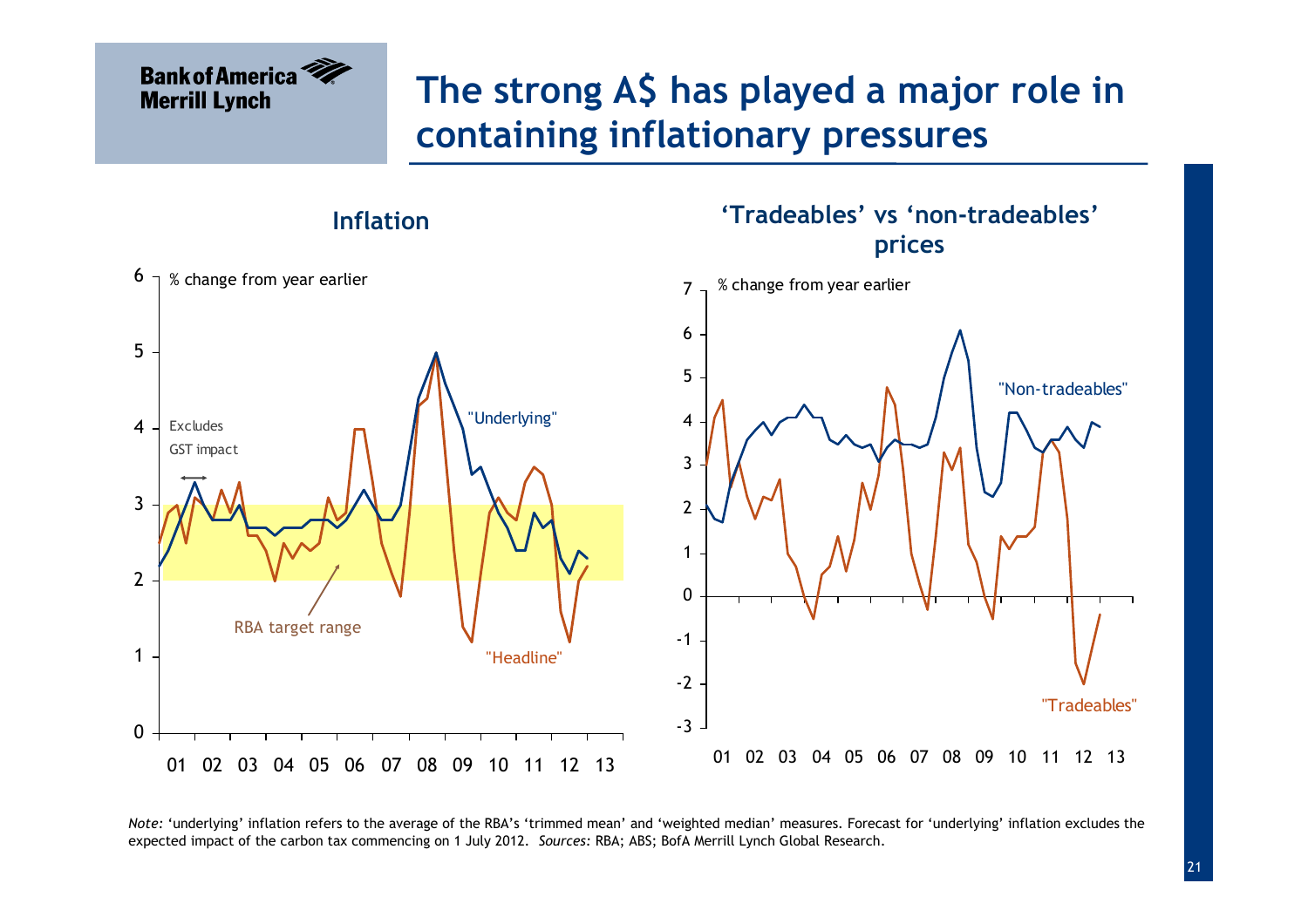# But the A\$'s continuing strength is becoming increasingly problematic

Commodity prices and the A\$

Interest rate differentials and the A\$



Note: RBA commodity price index is in US\$. Sources: Datastream; Bloomberg; RBA.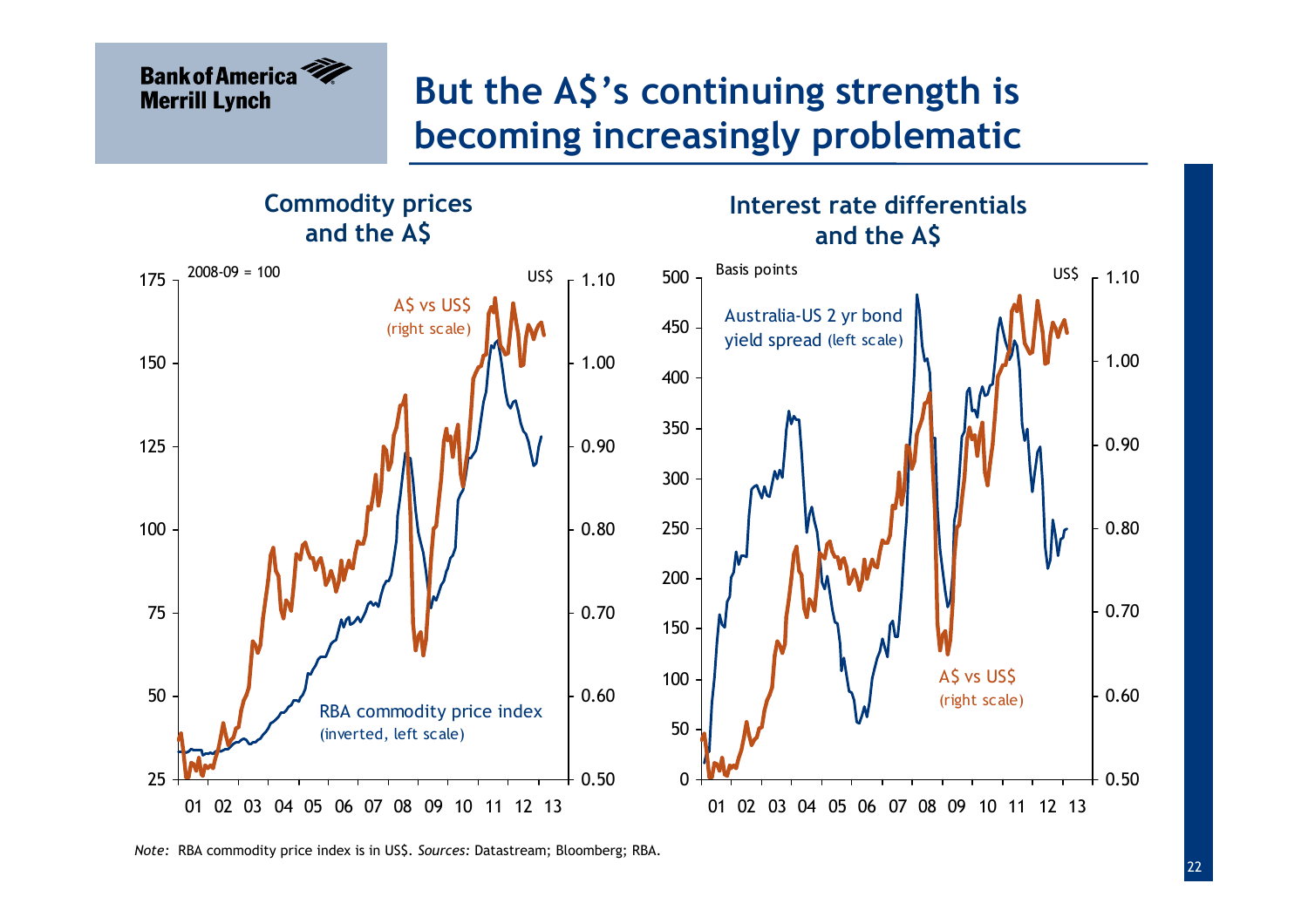

## Foreign bond purchases and FDI now easily financing Australia's current account deficit

Financing Australia's current account deficit (CAD)



Note: FDI = foreign direct investment. Sources: ABS (balance of payments data); BofA Merrill Lynch Global Research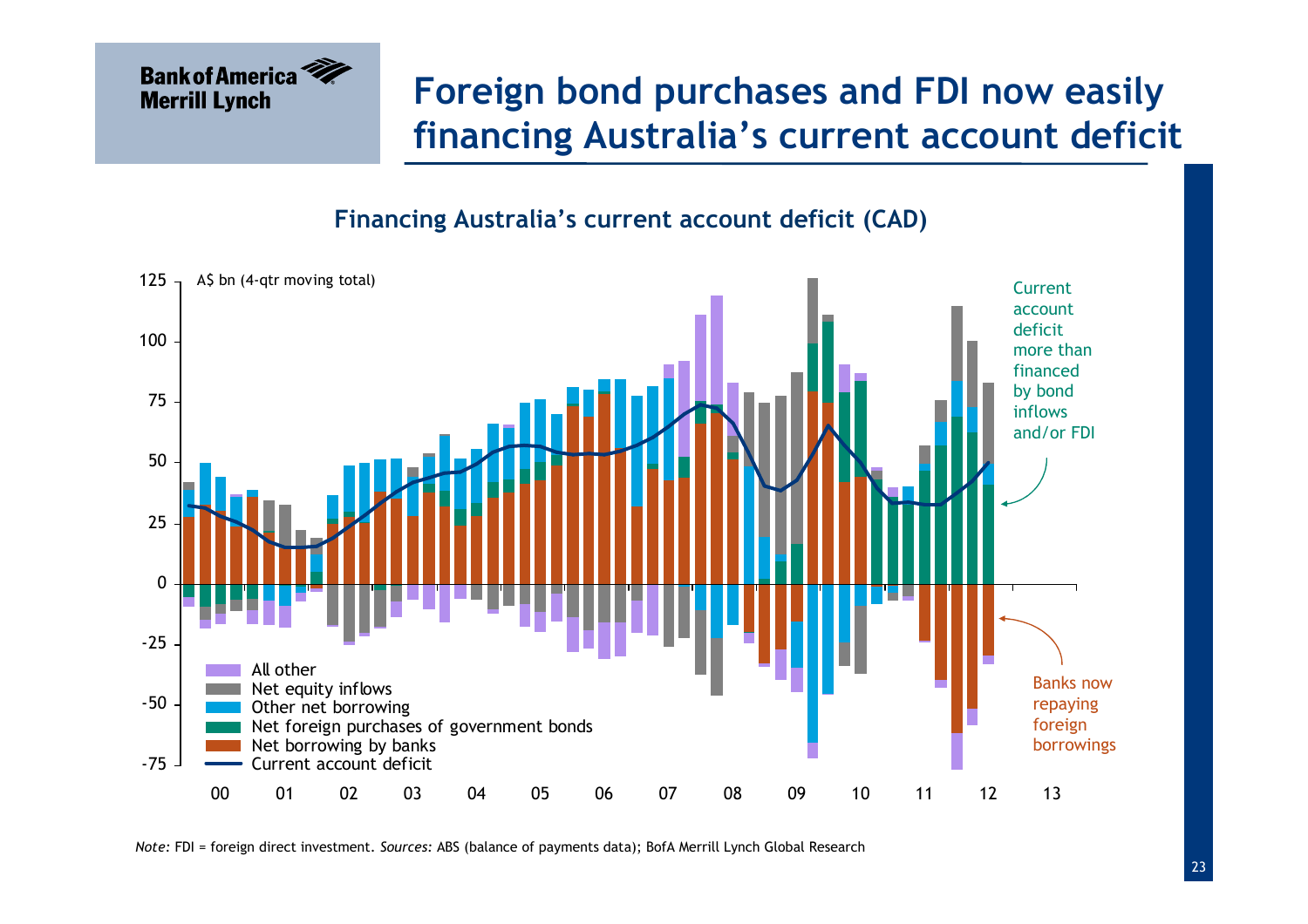## The A\$ is being boosted by foreign central banks' efforts to diversify their FX reserves

#### Foreign holdings of Australian Government bonds and notes



 $\overline{\phantom{a}}$  One of the common explanations for the persistent strength of the A\$ in the face of falling commodity prices and lower Australian interest rates has been the buying of Australian bonds by foreign central banks

- − foreign central banks (in Europe, Asia and Latin America) have been diversifying out of traditional 'reserve currencies' for fear that zero interest rates and 'quantitative easing' policies made these currencies less 'safe'
- − and Australia – as one of only 8 countries left with a stable AAA rating from all three major agencies, and of those the highest interest rates – has been a particularly attractive alternative
- **However, foreign central bank buying of A\$ bonds** appears to have peaked around March last year, and they haven't been net buyers since
	- − European central banks, at least, are more likely to be net sellers of A\$ (at the margin) from now
- I. The more recent strength of the A\$ seems due to inward capital flows associated with financing large LNG and CSG projects - which could persist for some time yet

Source: Australian Office of Financial Management.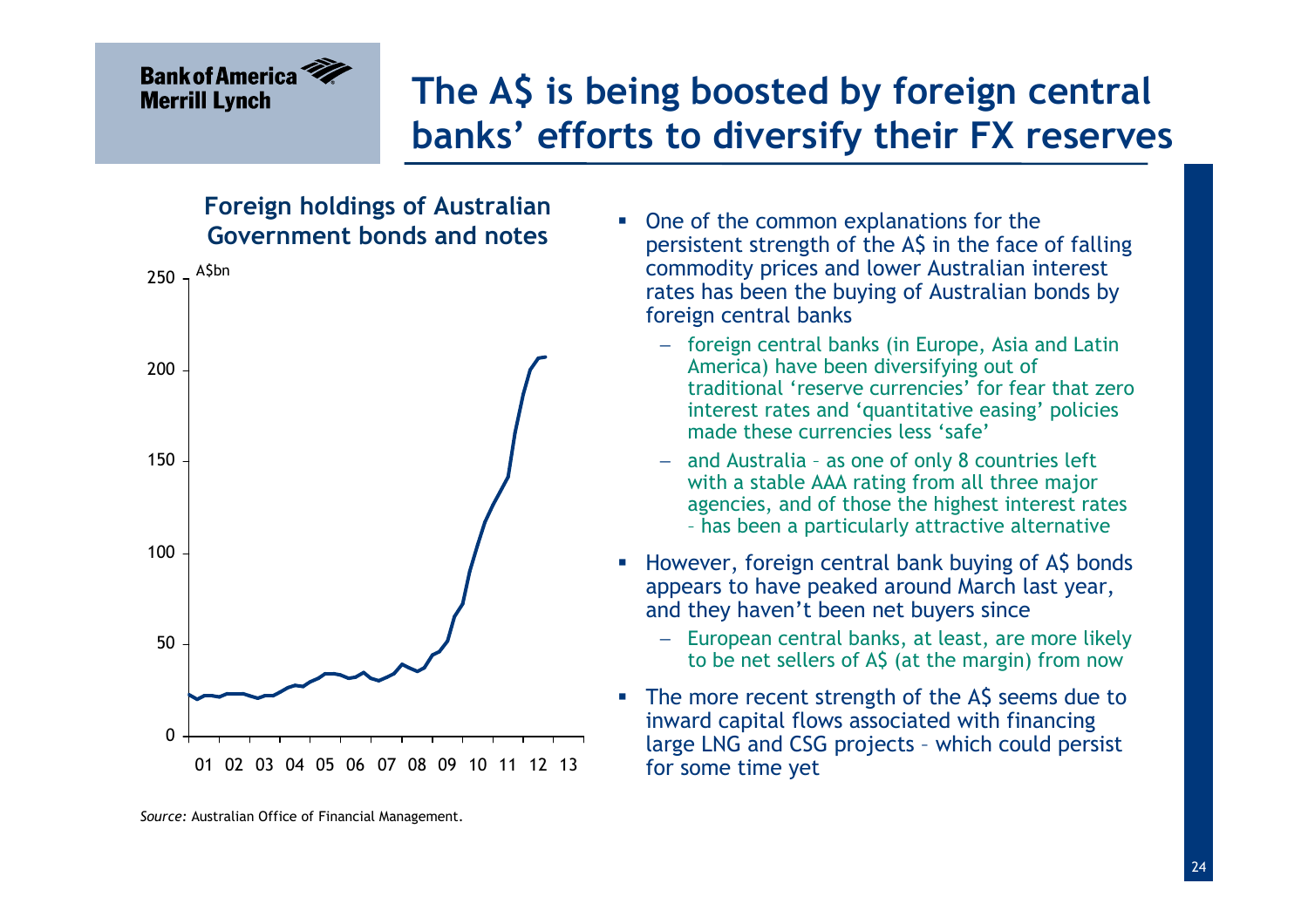

Exports share of manufacturers' sales

## The strong A\$ is causing significant problems for manufacturers …

#### Australian manufacturing: competitiveness, profitability and employment



Manufacturers' profit margins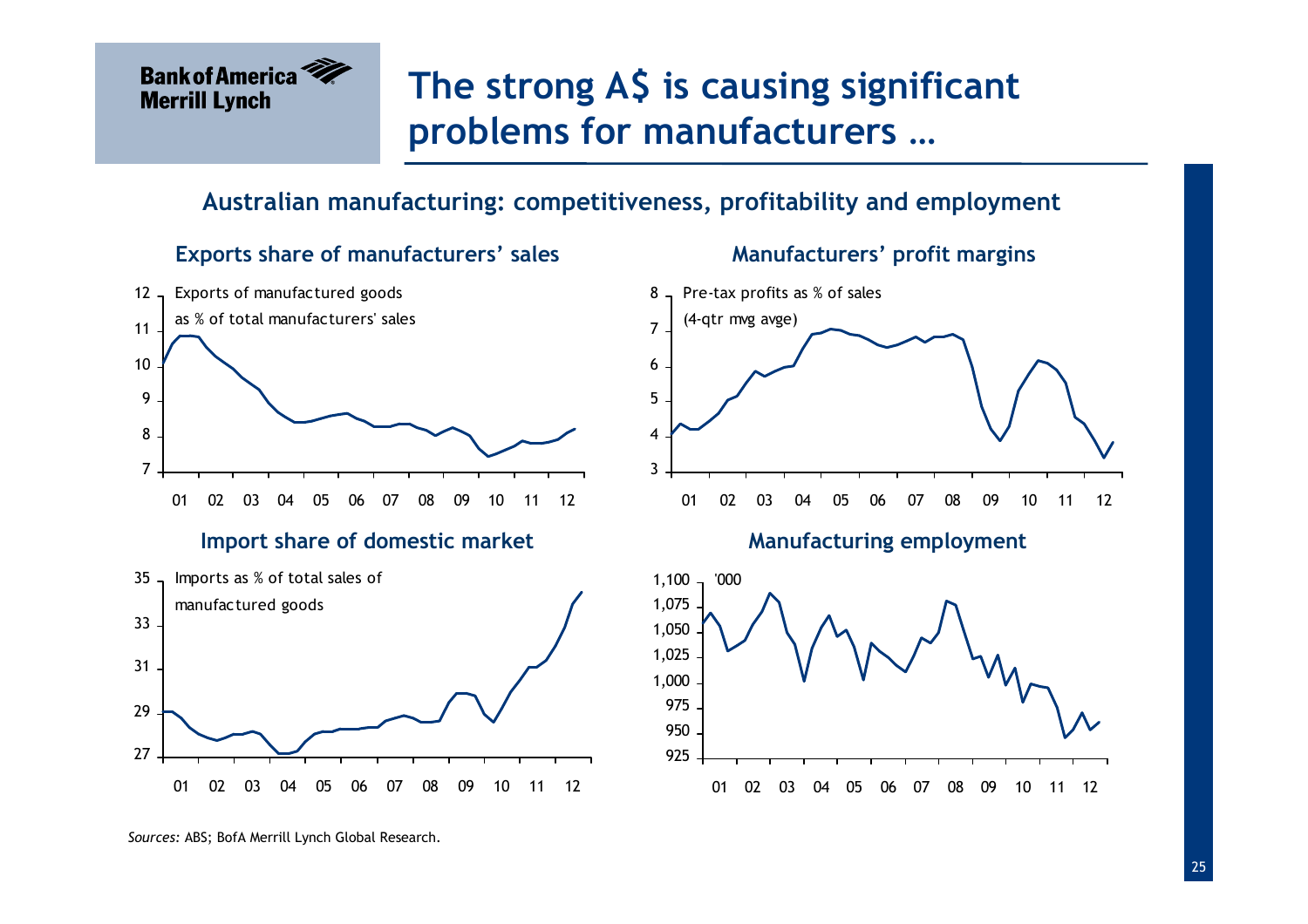

## Persistent A\$ strength has also been a negative for Australia's tourist industry

#### Australia's tourism trade

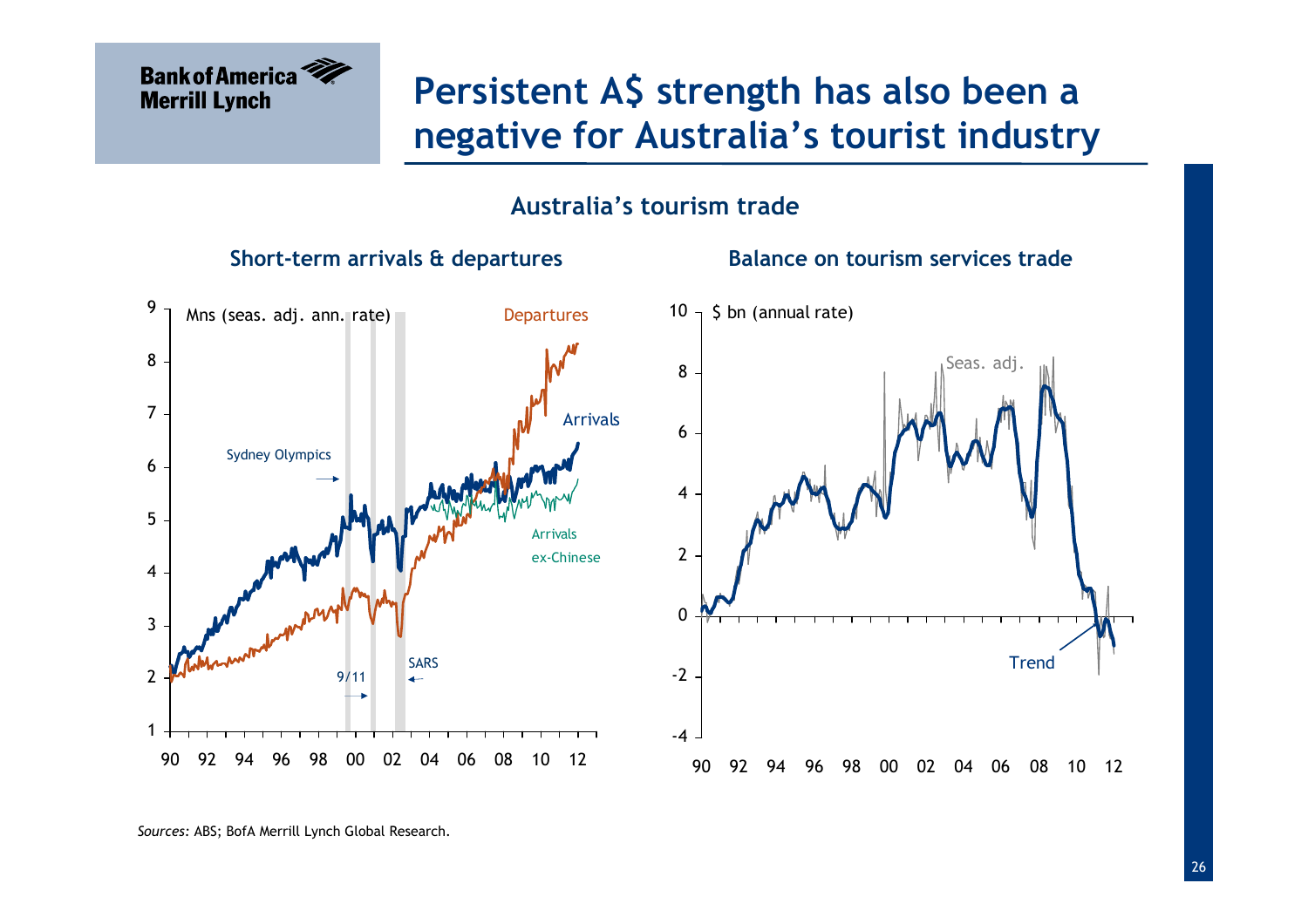## Firms are increasingly recognizing the need to lift productivity and cut costs

Labour productivity



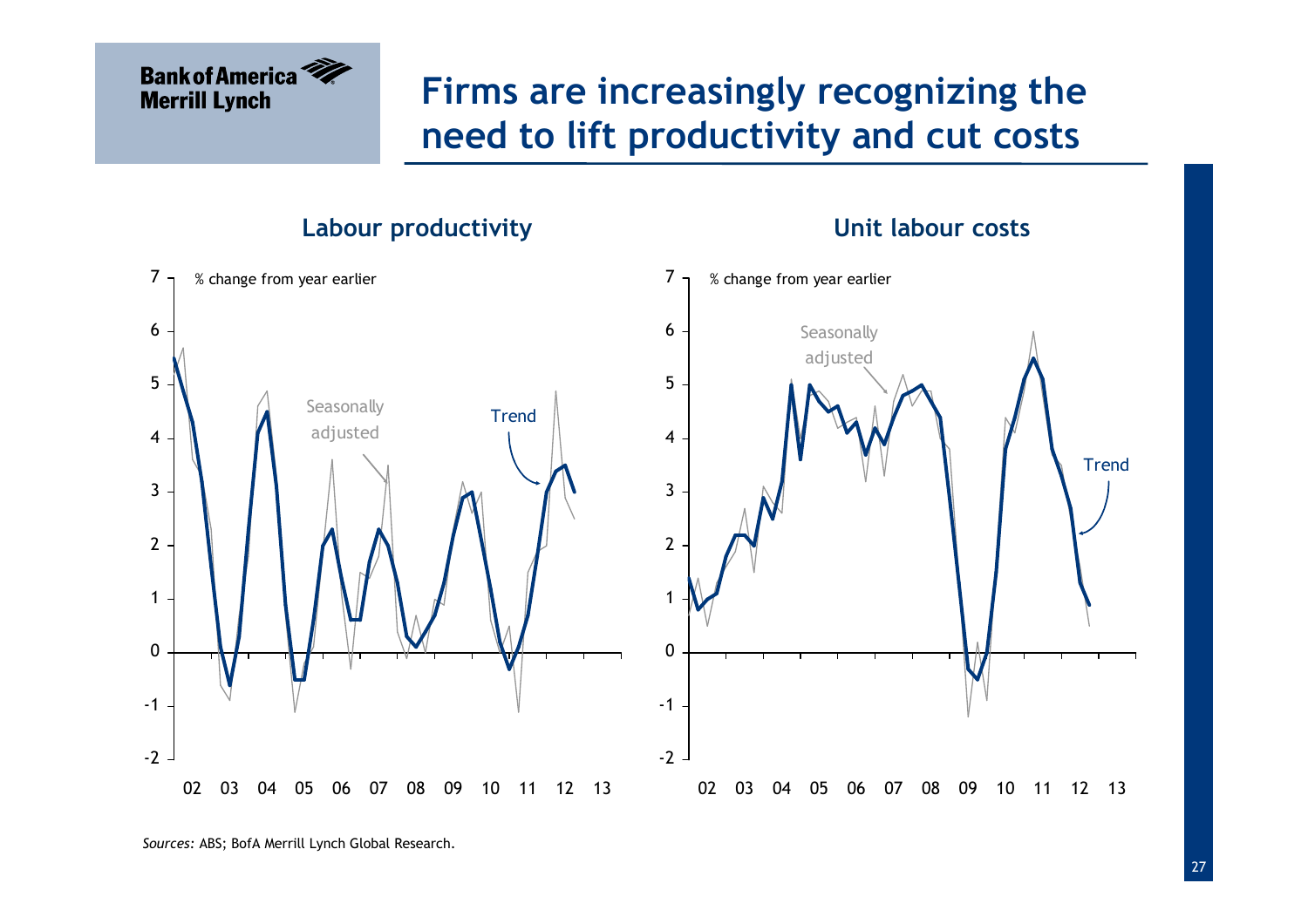

### Inevitably, this means job losses and higher unemployment

#### Labour market indicators



Sources: ABS; National Australia Bank; BofA Merrill Lynch Global Research.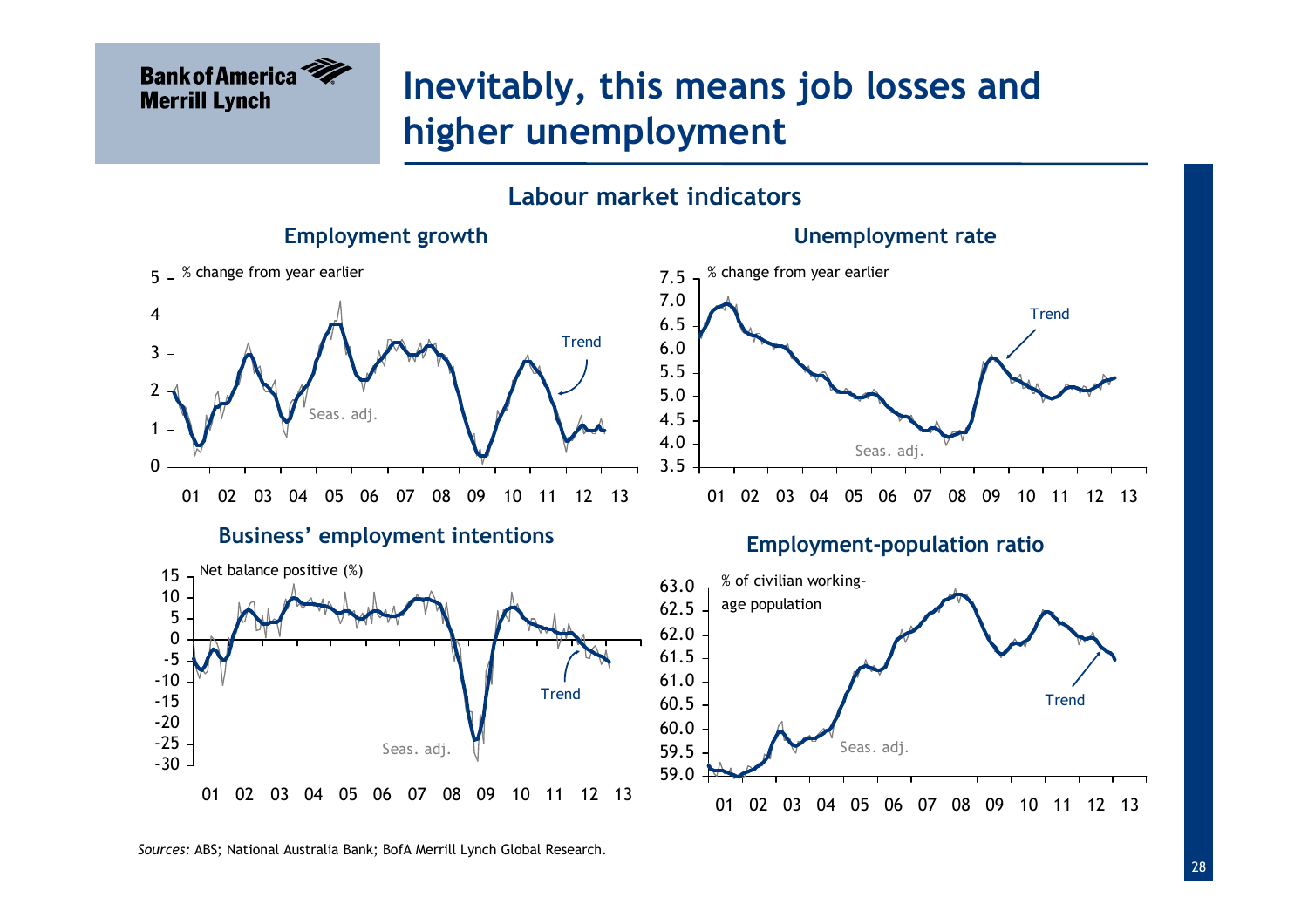

## The labour market is turning particularly sour for younger people







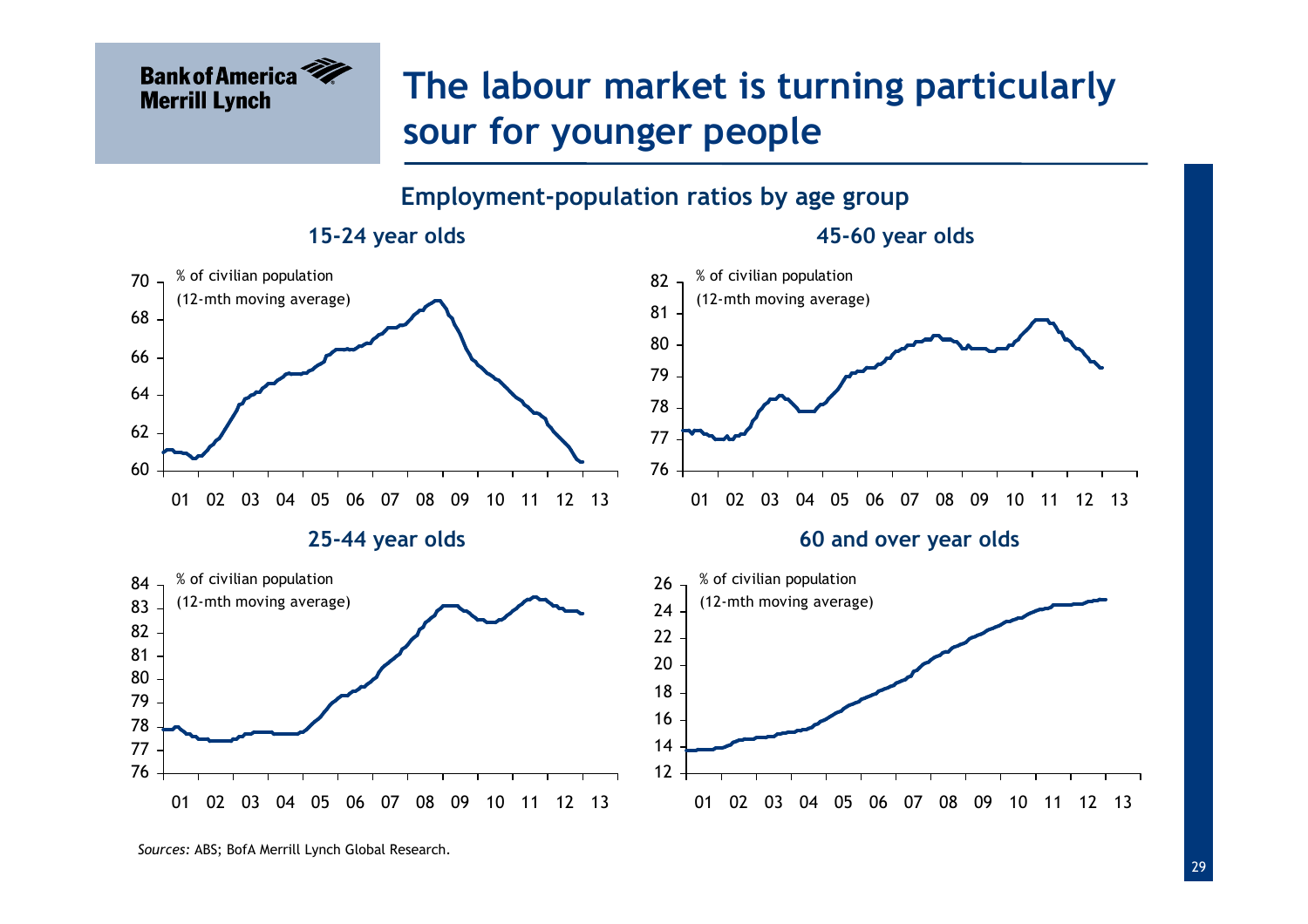## People think it's a 'good time' to buy houses – but they're not buying them



Sources: Westpac-Melbourne Institute consumer confidence survey; ABS; BofA Merrill Lynch Global Research.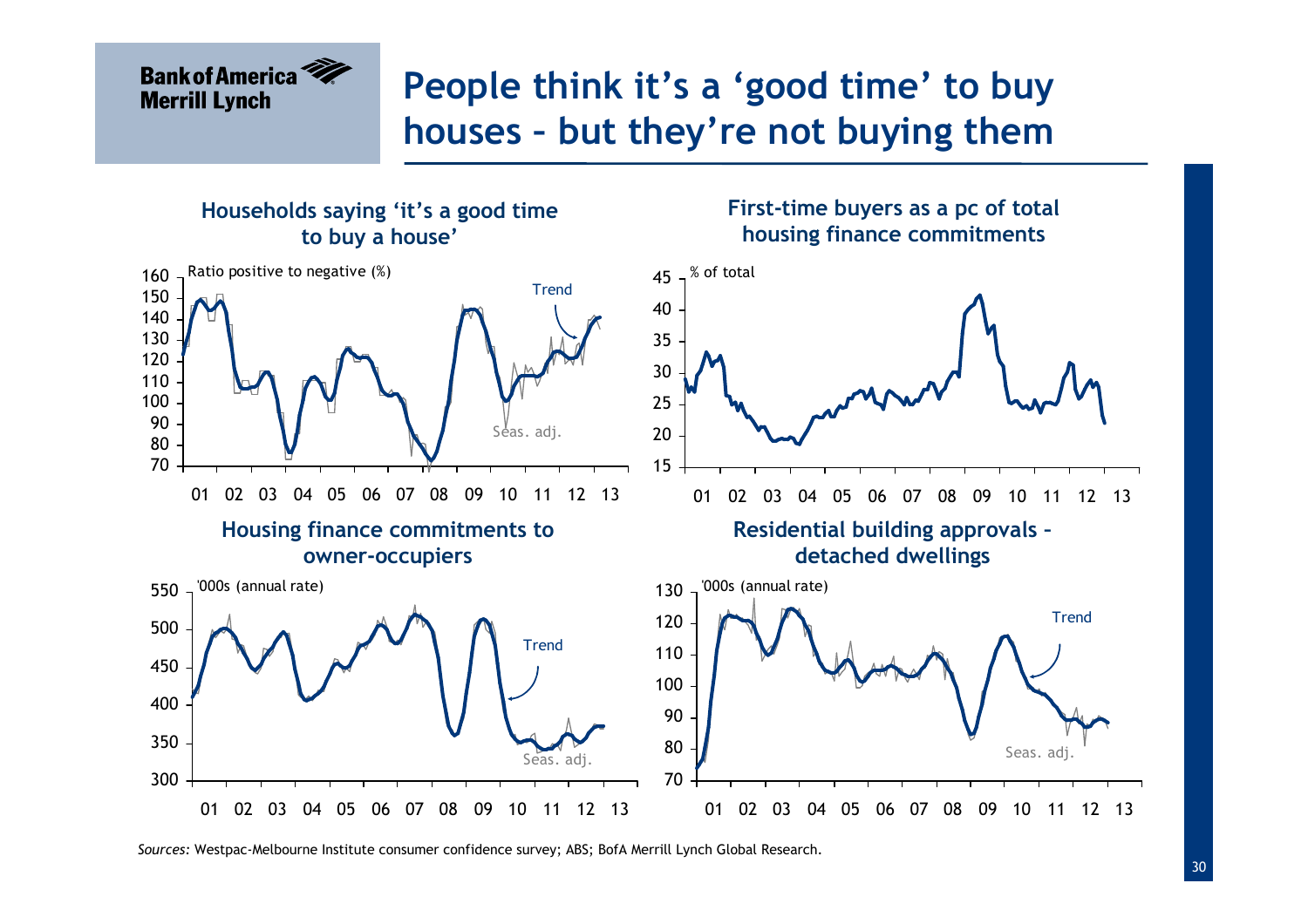## People want to pay down debt; and they're not convinced house prices have bottomed

Household debt-to-income ratios



Household debt by income quintile, 2009-10





Dwelling prices by city



Sources: RBA; US Federal Reserve & BEA; UK Office of National Statistics; Statistics New Zealand; ABS; RP Data Rismark; BofA Merrill Lynch Global Research.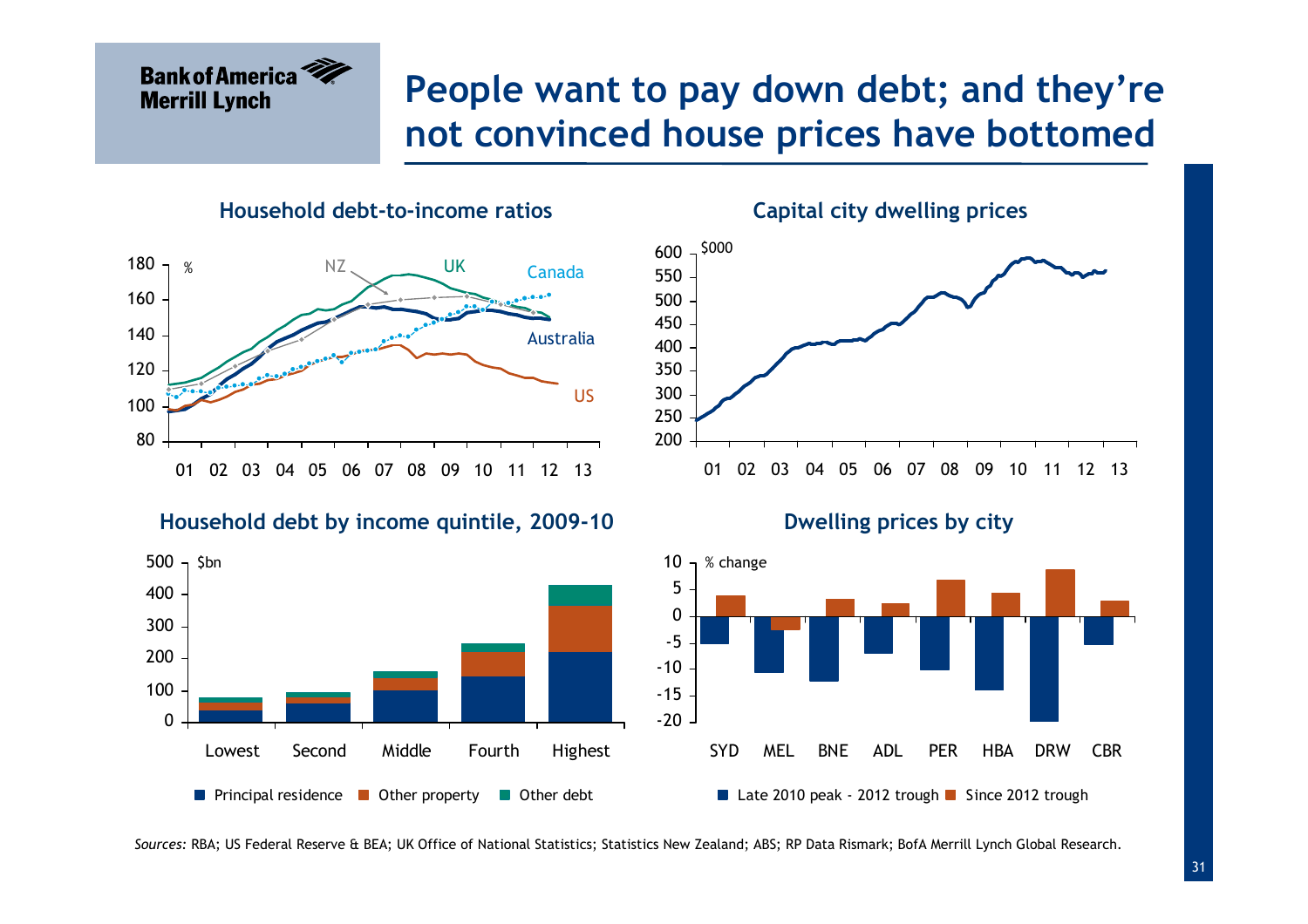## There's no evidence to suggest that nonmining business investment is picking up

Non-residential building approvals



#### Non-mining business fixed capital expenditure

Note: ABS investment intentions survey data for 2012-13 are adjusted for the extent to which intentions from previous surveys taken at the same time of year have been 'realized', on average, over the past five years. Sources: ABS; BofA Merrill Lynch Global Research.

Trend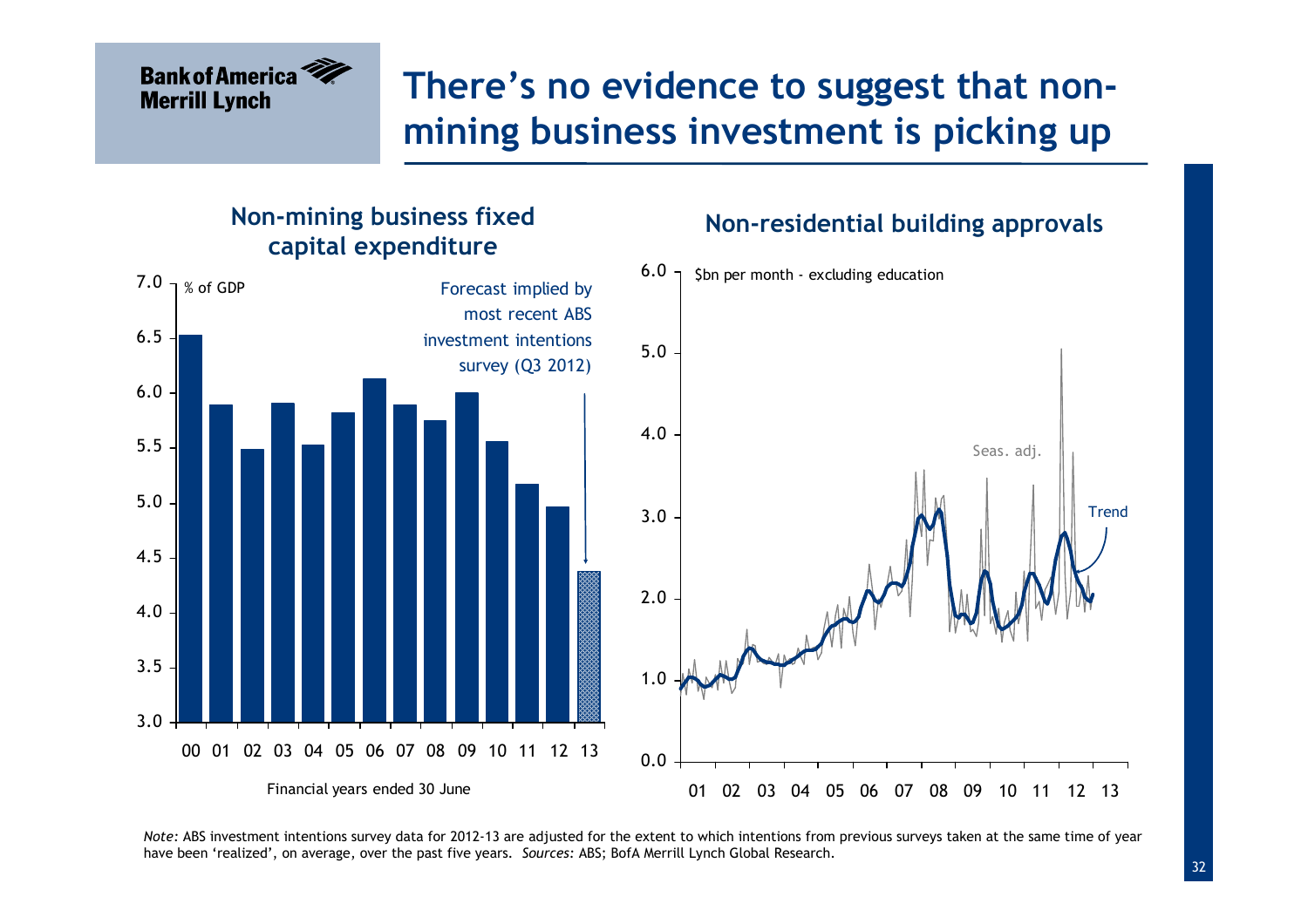## It's also hard to see consumer spending growing more strongly in 2013 than 2012

#### Retail vs other components of household consumption

New motor vehicle sales



Sources: ABS; BofA Merrill Lynch Global Research.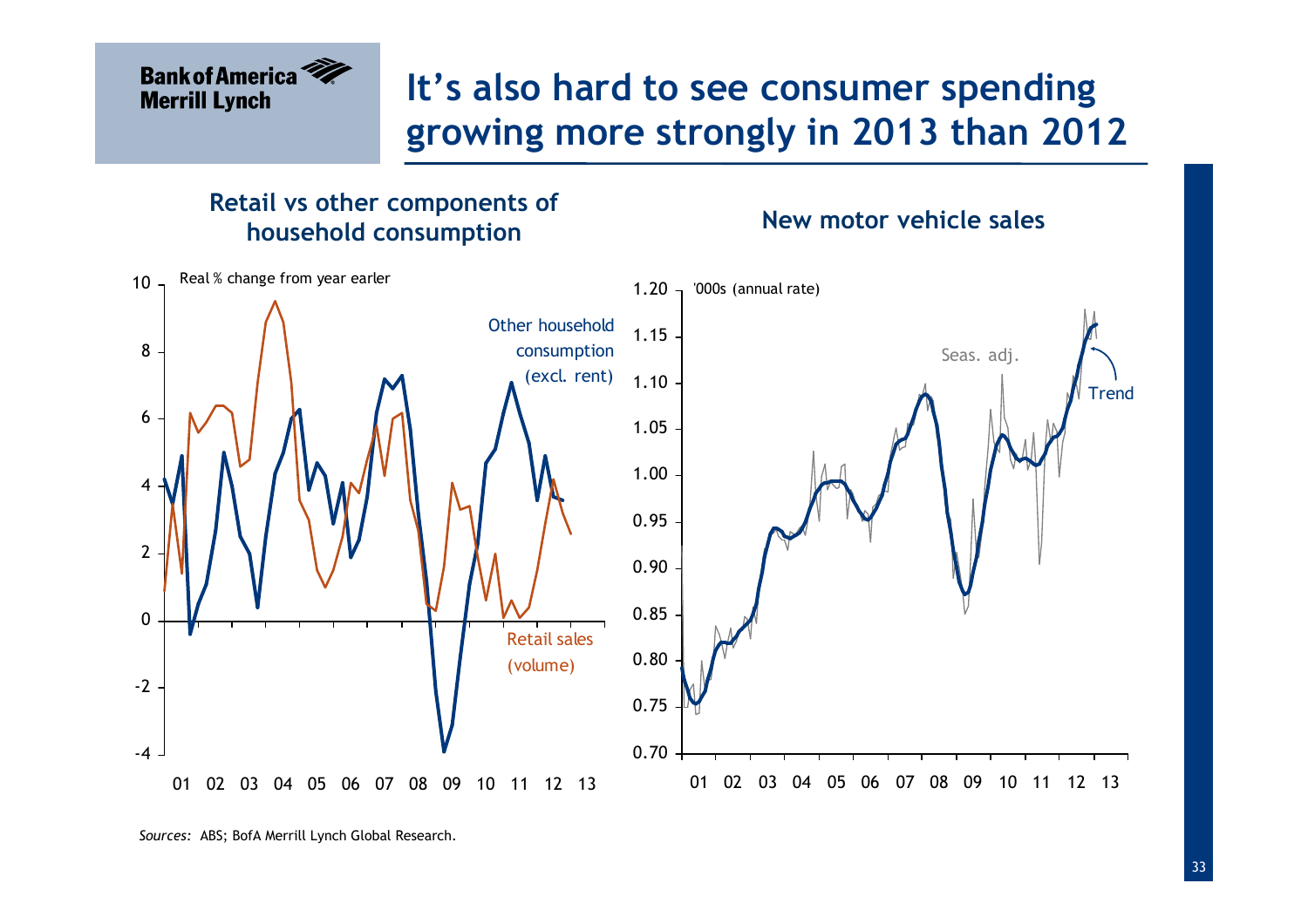# It doesn't seem likely that the household saving ratio will fall much any time soon

#### Household saving ratio

#### Household net worth



Sources: RBA; ABS; Bank of America Merrill Lynch Global Research.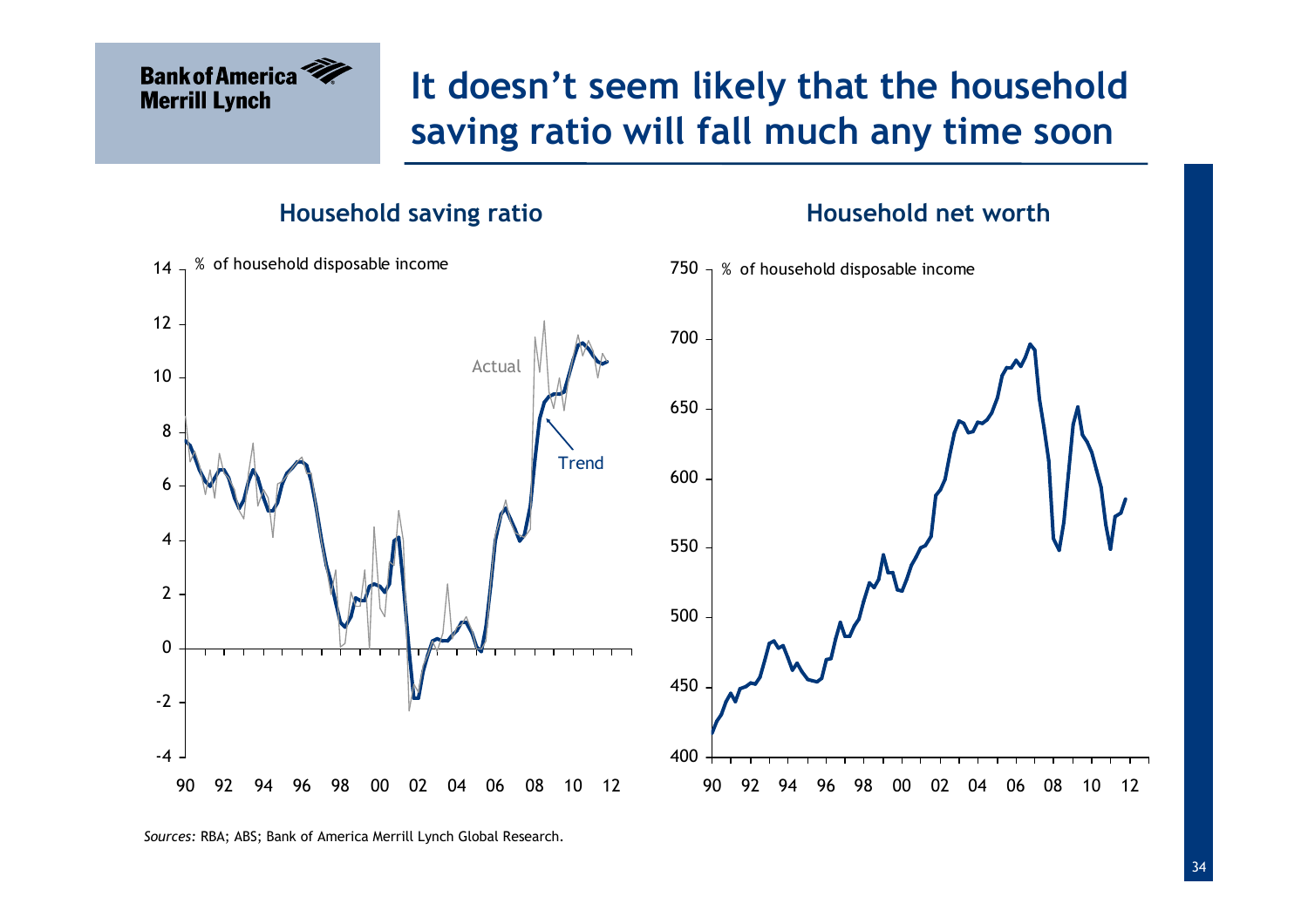

## Fiscal policy could play a bigger role in boosting growth – but it won't

#### Canadian Government finances



Federal net debt

Source: Hon. James Flaherty (Canadian Finance Minister), Jobs, Growth and Long-Term Prosperity: Economic Action Plan 2012 (March 29 2012), pp 230-231.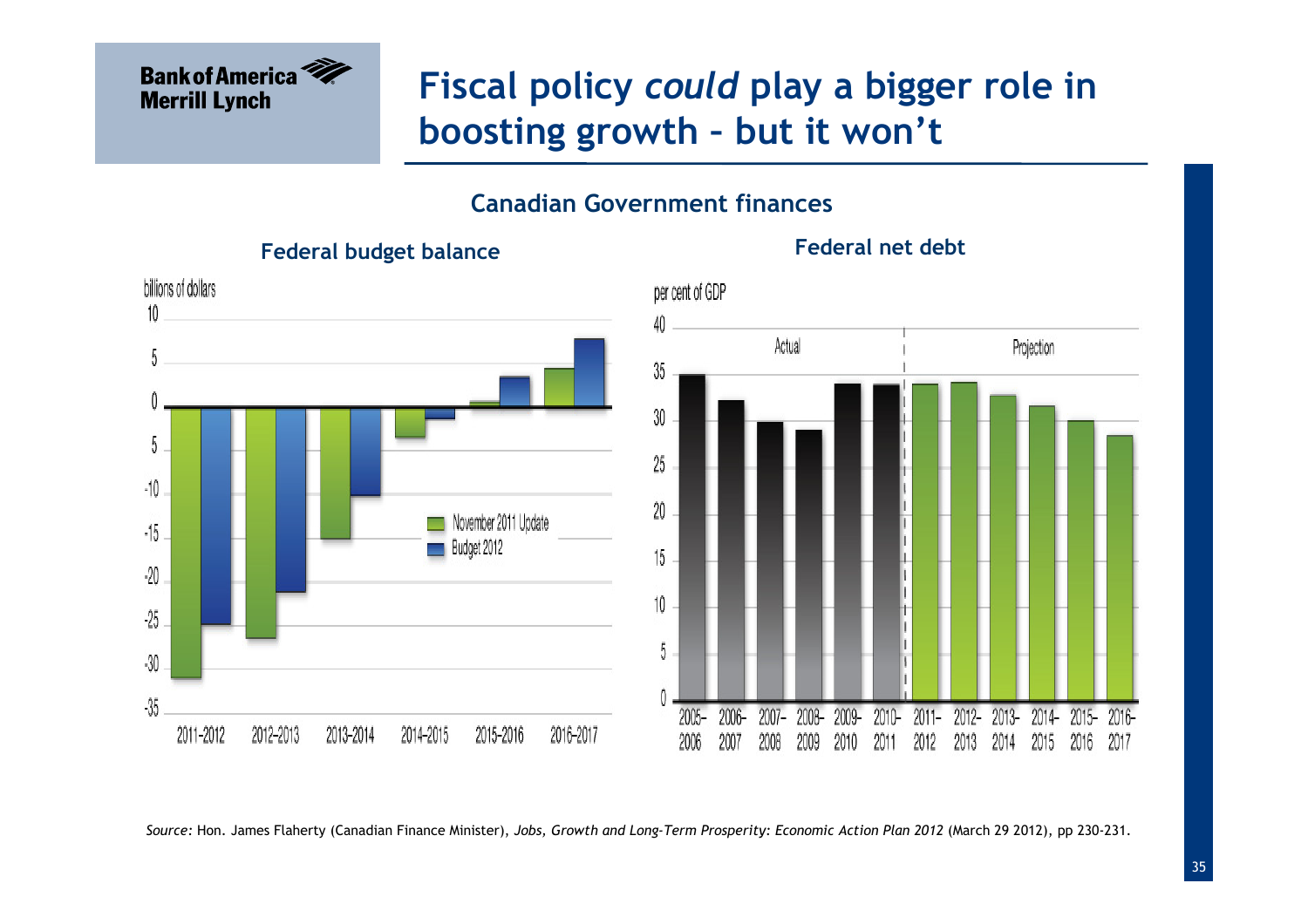## Hence growth looks like being belowtrend and unemployment will rise in 2013



Unemployment rate

Note: Gross domestic income is GDP adjusted fro changes in the terms of trade (export to import prices ratio).Shaded areas denote BofA Merrill Lynch Global Research forecasts, Sources: ABS; BofA Merrill Lynch Global Research.

**Bank of America** 

**Merrill Lynch**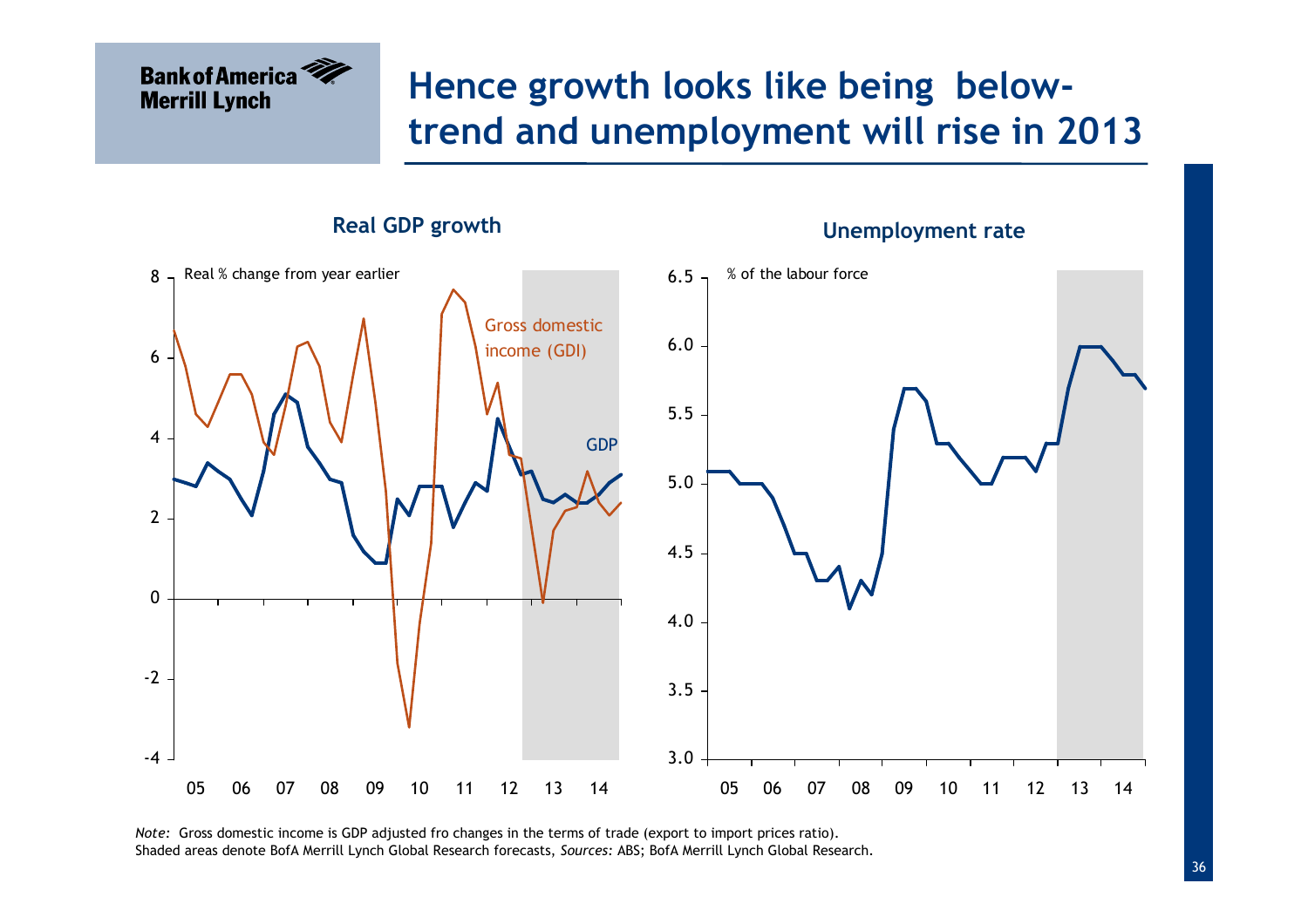## The cash rate is now down to its post-GFC low (of 3%) – and may fall further next year

#### RBA cash rate and loan interest rates



Note: Dotted lines indicate 15-year average of each interest rate shown.Sources: RBA; BofA Merrill Lynch Global Research.

- **With the mining investment boom** approaching a peak, the RBA wants to foster faster growth in other areas of the economy so as to keep overall growth close to trend
- **However the non-mining sector faces** a lot of 'headwinds', including a persistently strong A\$, high household debt, low business confidence and 'fiscal restraint' at all levels of government
- **There is not much the RBA can do** about the persistent strength of the A\$ - and the other 'headwinds' aren't going to 'die down' any time soon
- **However the RBA can seek to offset** these 'headwinds' by cutting interest rates further – as it did this week
- We still expect at least one more rate cut early next year (to 2.75%)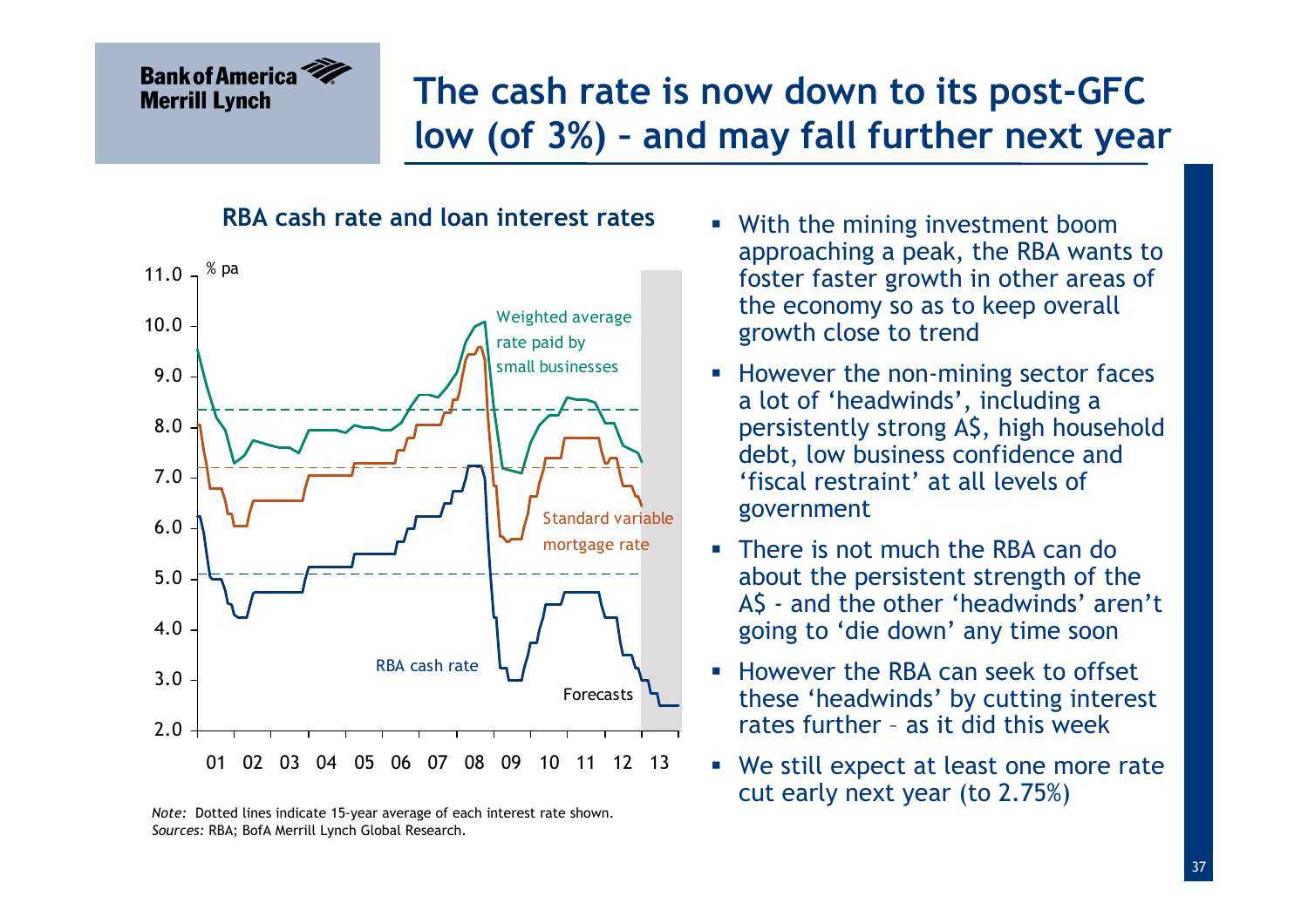

## The recent improvement in consumer sentiment has been due to Coalition voters

#### Consumer sentiment by voting intention



Sources: Westpac-Melbourne Institute; Bank of America Merrill Lynch Global Research.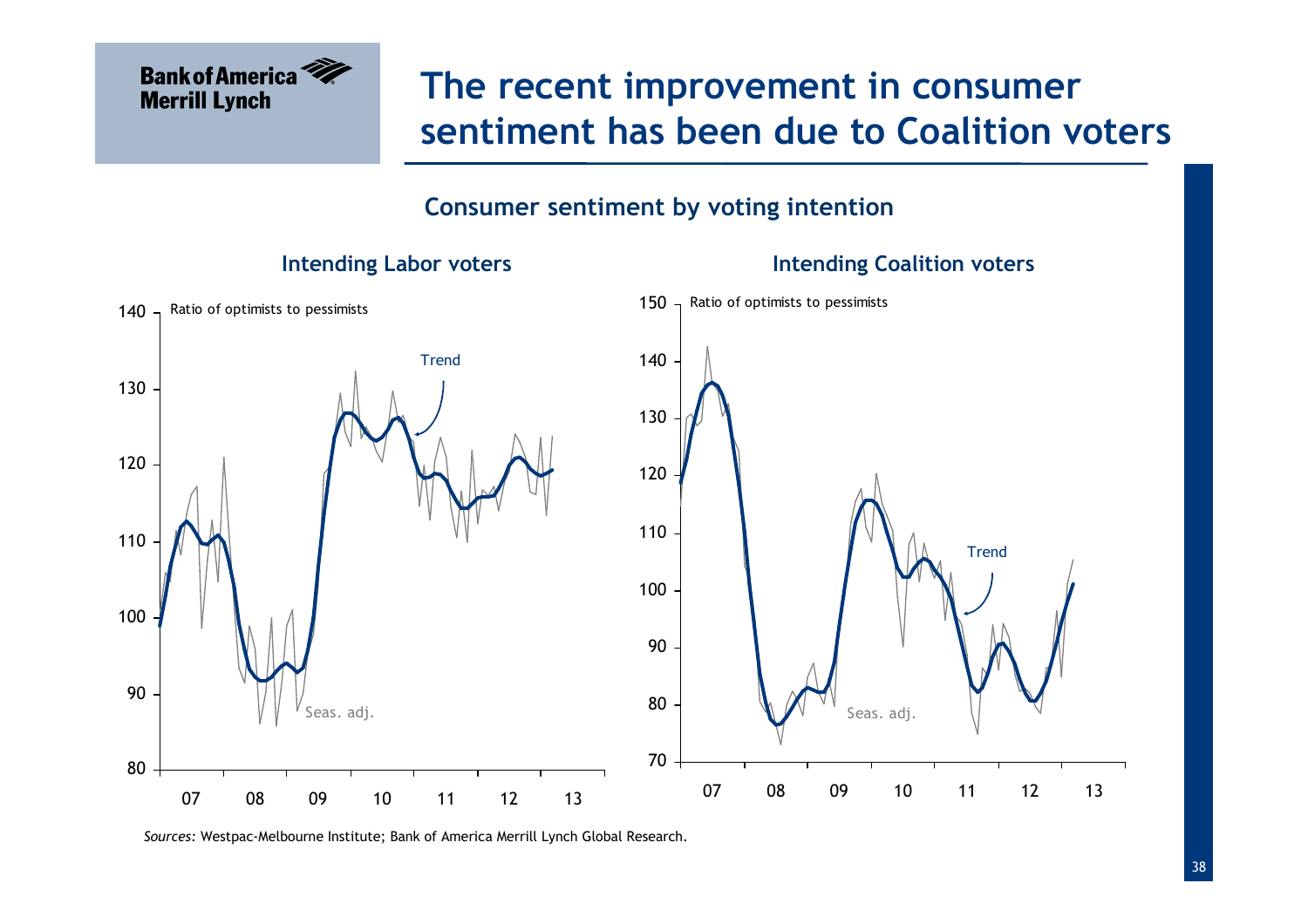# Opinion polls indicate that a change of government is highly likely in September

Two-party preferred vote (average of 3 major opinion polls)



Sources: Newspoll-The Australian; Neilsen-Fairfax Media; Roy Morgan Gallup Polls; BofA Merrill Lynch Global Research.

- All three opinion polls have picked up a renewed widening in the Coalition's opinion poll lead over Labor, reversing much of the narrowing that occurred last year
- While other incumbent governments have won elections after being initially well behind in the polls (Keating 1993, Howard 2001), it's hard to see Gillard 2013 repeating those outcomes
- **Although the Opposition won't release much** policy detail (including costings) until much closer to the election, the broad priorities of an Abbott Government are already clear
	- − abolishing MRRT and carbon tax (if possible given Senate position)
	- − earlier return to budget surplus through bigger cuts in spending
	- − broad financial system inquiry
	- − 1½% tax increase for big companies to pay for generous parental leave scheme
- An Abbott Government would not be a 'reforming government' like Hawke-Keating or Howard (in his first two terms)
	- − the risk is that it would be more like the Fraser Government (1975-83)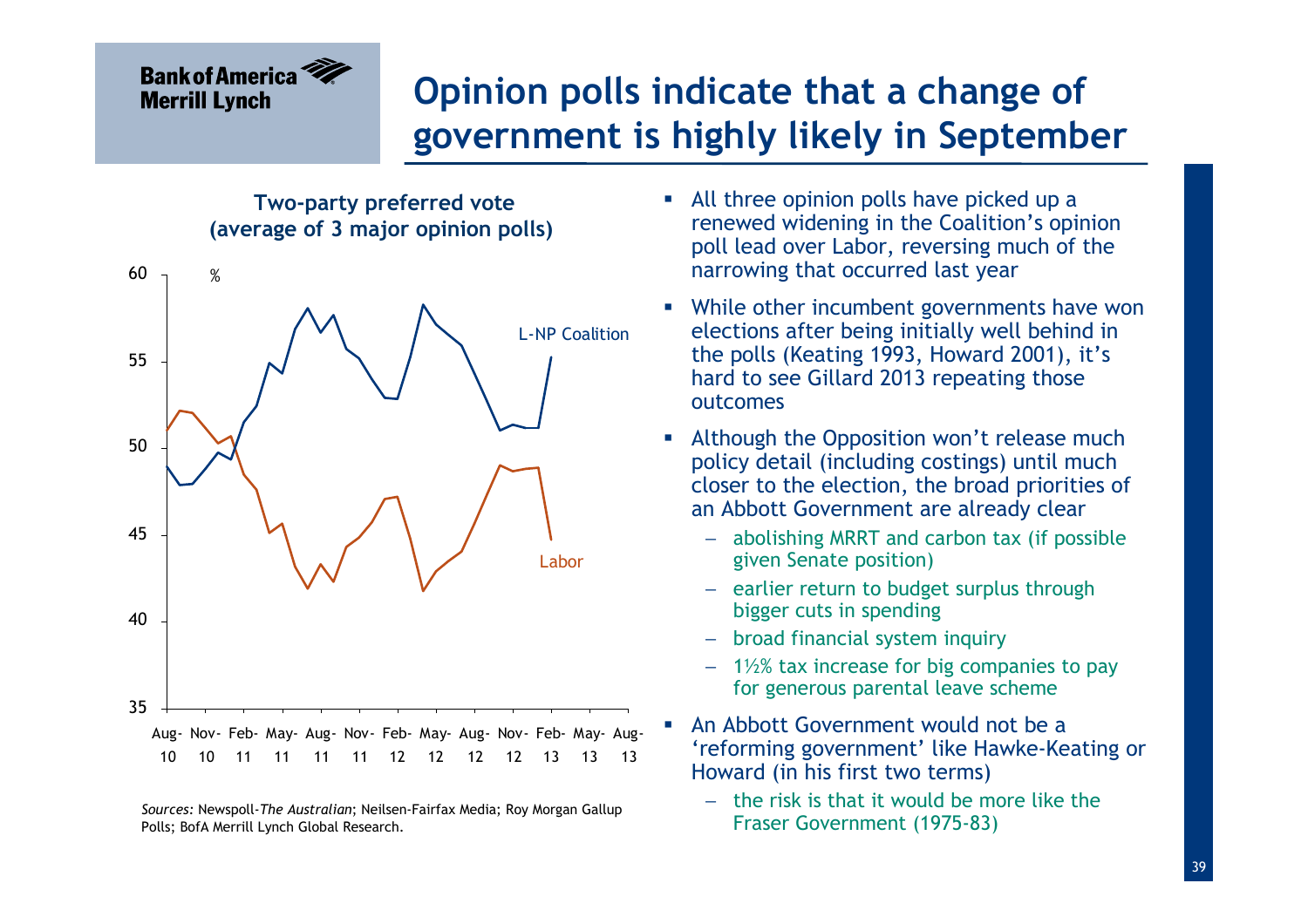

#### Important Disclosures

BofA Merrill Lynch Research personnel (including the analyst(s) responsible for this report) receive compensation based upon, among other factors, the overall<br>profitability of Bank of America Corporation, including profits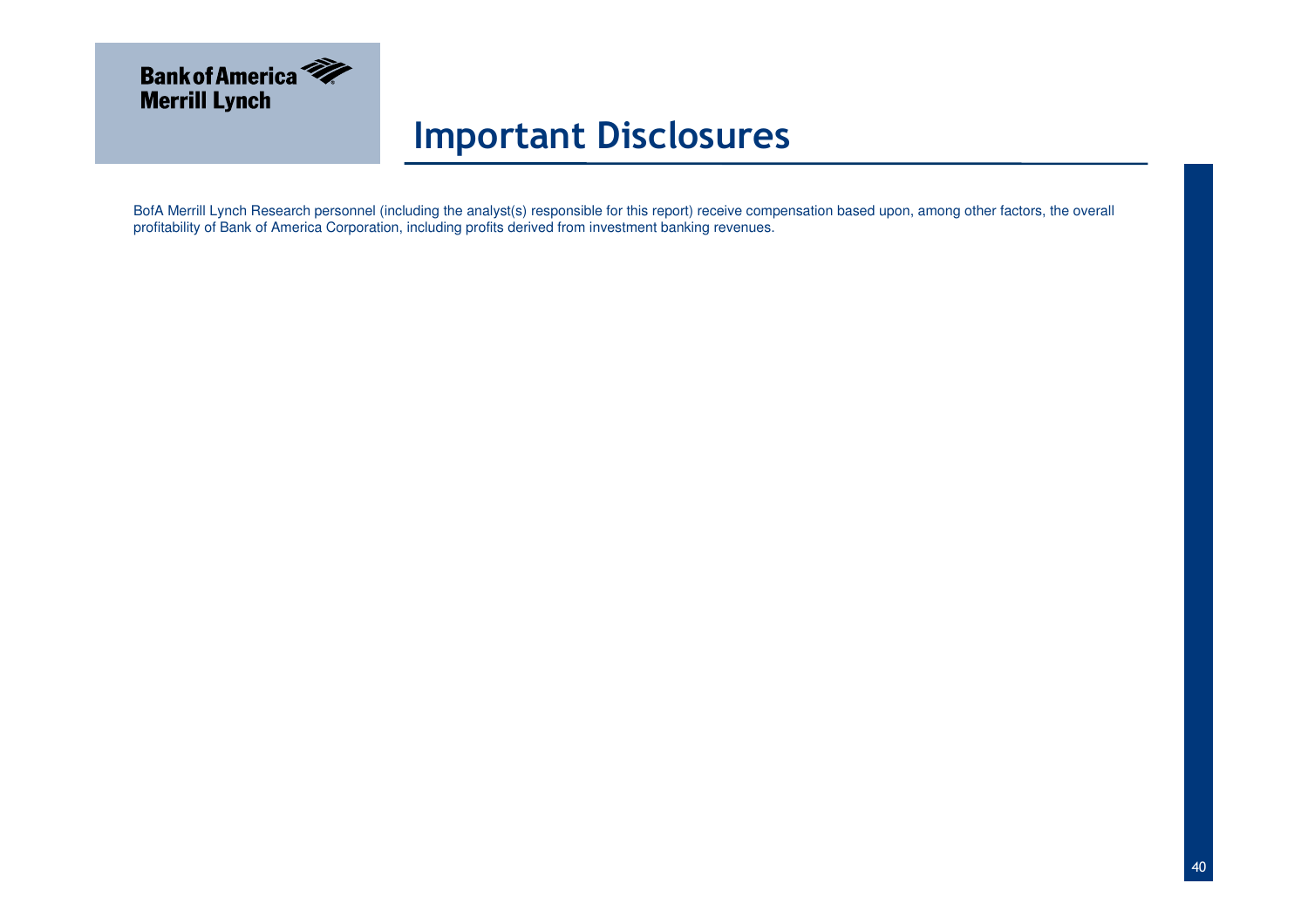

Individuals identified as economists do not function as research analysts under U.S. law and reports prepared by them are not research reports under applicable U.S. rules and regulations. Macroeconomic analysis is considered investment research for purposes of distribution in the U.K. under the rules of the Financial Services Authority.

**BofA Merrill Lynch Global Research policies relating to conflicts of interest are described at http://www.ml.com/media/43347.pdf.**

**"BofA Merrill Lynch" includes Merrill Lynch, Pierce, Fenner & Smith Incorporated ("MLPF&S") and its affiliates. Investors should contact their BofA Merrill Lynch representative or Merrill Lynch Global Wealth Management financial advisor if they have questions concerning this report.**

#### **Information relating to Non-US affiliates of BofA Merrill Lynch and Distribution of Affiliate Research Reports:**

MLPF&S distributes, or may in the future distribute, research reports of the following non-US affiliates in the US (short name: legal name): Merrill Lynch (France): Merrill Lynch Capital Markets (France) SAS; Merrill Lynch (Frankfurt): Merrill Lynch International Bank Ltd., Frankfurt Branch; Merrill Lynch (South Africa): Merrill Lynch South Africa (Pty) Ltd.; Merrill Lynch (Milan): Merrill Lynch International Bank Limited; MLI (UK): Merrill Lynch International; Merrill Lynch (Australia): Merrill Lynch Equities (Australia) Limited; Merrill Lynch (Hong Kong): Merrill Lynch (Asia Pacific) Limited; Merrill Lynch (Singapore): Merrill Lynch (Singapore) Pte Ltd.; Merrill Lynch (Canada): Merrill Lynch Canada Inc; Merrill Lynch (Mexico): Merrill Lynch Mexico, SA de CV, Casa de Bolsa; Merrill Lynch (Argentina): Merrill Lynch Argentina SA; Merrill Lynch (Japan): Merrill Lynch Japan Securities Co., Ltd.; Merrill Lynch (Seoul): Merrill Lynch International Incorporated (Seoul Branch); Merrill Lynch (Taiwan): Merrill Lynch Securities (Taiwan) Ltd.; DSP Merrill Lynch (India): DSP Merrill Lynch Limited; PT Merrill Lynch (Indonesia): PT Merrill Lynch Indonesia; Merrill Lynch (Israel): Merrill Lynch Israel Limited; Merrill Lynch (Russia): Merrill Lynch CIS Limited, Moscow; Merrill Lynch (Turkey I.B.): Merrill Lynch Yatirim Bank A.S.; Merrill Lynch (Turkey Broker): Merrill Lynch Menkul Değerler A.Ş.; Merrill Lynch (Dubai): Merrill Lynch International, Dubai Branch; MLPF&S (Zurich rep. office): MLPF&S Incorporated Zurich representative office; Merrill Lynch (Spain): Merrill Lynch Capital Markets Espana, S.A.S.V.; Merrill Lynch (Brazil): Bank of America Merrill Lynch Banco Multiplo S.A.

This research report has been approved for publication and is distributed in the United Kingdom to professional clients and eligible counterparties (as each is defined in the rules of the Financial Services Authority) by Merrill Lynch International and Banc of America Securities Limited (BASL), which are authorized and regulated by the Financial Services Authority and has been approved for publication and is distributed in the United Kingdom to retail clients (as defined in the rules of the Financial Services Authority) by Merrill Lynch International Bank Limited, London Branch, which is authorized by the Central Bank of Ireland and is subject to limited regulation by the Financial Services Authority – details about the extent of its regulation by the Financial Services Authority are available from it on request; has been considered and distributed in Japan by Merrill Lynch Japan Securities Co., Ltd., a registered securities dealer under the Financial Instruments and Exchange Act in Japan; is distributed in Hong Kong by Merrill Lynch (Asia Pacific) Limited, which is regulated by the Hong Kong SFC and the Hong Kong Monetary Authority; is issued and distributed in Taiwan by Merrill Lynch Securities (Taiwan) Ltd.; is issued and distributed in India by DSP Merrill Lynch Limited; and is issued and distributed in Singapore by Merrill Lynch International Bank Limited (Merchant Bank) and Merrill Lynch (Singapore) Pte Ltd. (Company Registration No.'s F 06872E and 198602883D respectively) and Bank of America Singapore Limited (Merchant Bank). Merrill Lynch International BankLimited (Merchant Bank) and Merrill Lynch (Singapore) Pte Ltd. are regulated by the Monetary Authority of Singapore. Bank of America N.A., Australian Branch (ARBN 064 874 531), AFS License 412901 (BANA Australia) and Merrill Lynch Equities (Australia) Limited (ABN 65 006 276 795), AFS License 235132 (MLEA) distributes this report in Australia only to 'Wholesale' clients as defined by s.761G of the Corporations Act 2001. With the exception of BANA Australia, neither MLEA nor any of its affiliates involved in preparing this research report is an Authorised Deposit-Taking Institution under the Banking Act 1959 nor regulated by the Australian Prudential Regulation Authority. No approval is required for publication or distribution of this report in Brazil. Merrill Lynch (Dubai) is authorized and regulated by the Dubai Financial Services Authority (DFSA). Research reports prepared and issued by Merrill Lynch (Dubai) are prepared and issued in accordance with the requirements of the DFSA conduct of business rules.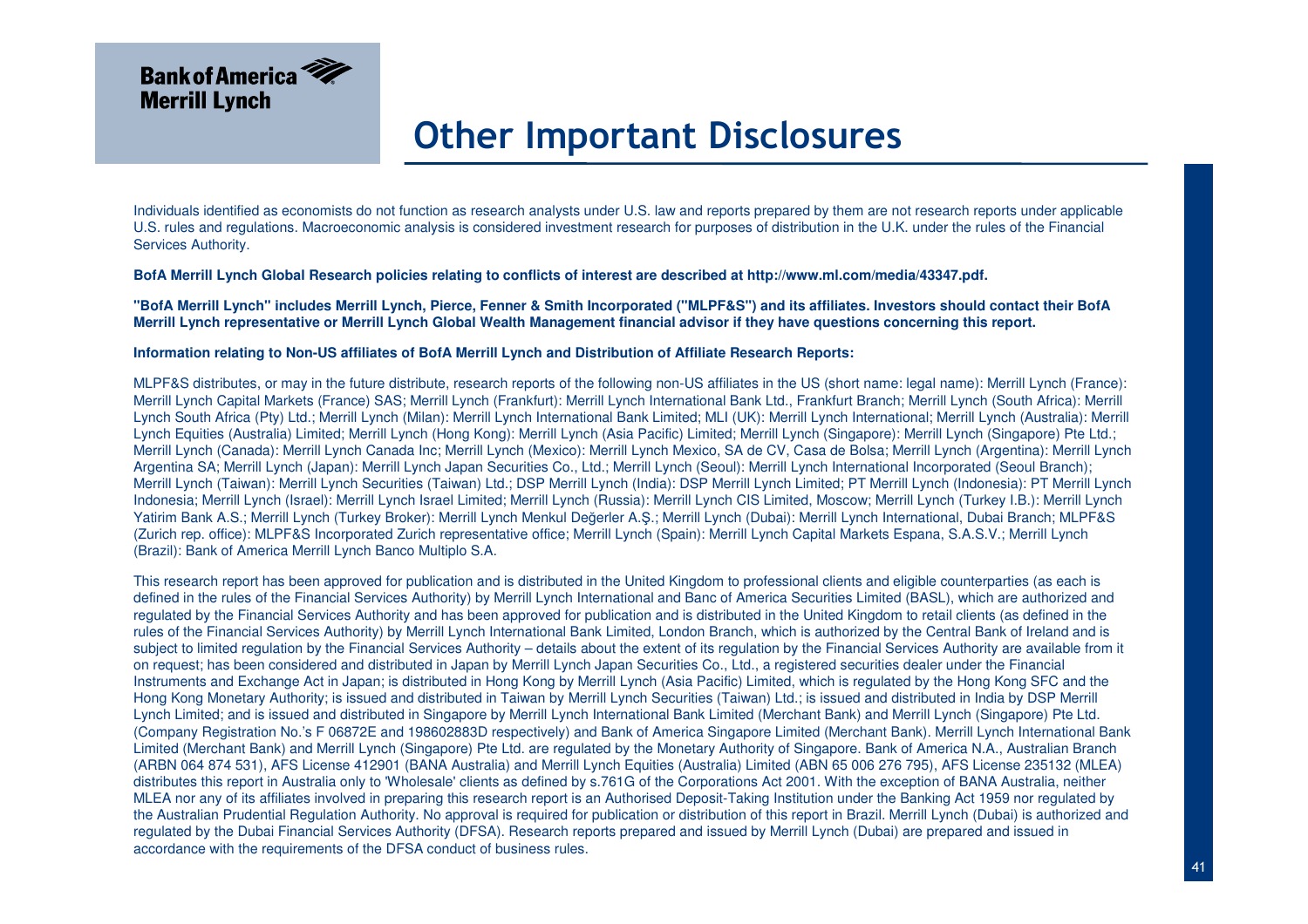

Merrill Lynch (Frankfurt) distributes this report in Germany. Merrill Lynch (Frankfurt) is regulated by BaFin.

This research report has been prepared and issued by MLPF&S and/or one or more of its non-US affiliates. MLPF&S is the distributor of this research report in the US and accepts full responsibility for research reports of its non-US affiliates distributed to MLPF&S clients in the US. Any US person receiving this research report and wishing to effect any transaction in any security discussed in the report should do so through MLPF&S and not such foreign affiliates.

#### **General Investment Related Disclosures:**

This research report provides general information only. Neither the information nor any opinion expressed constitutes an offer or an invitation to make an offer, to buy or sell any securities or other financial instrument or any derivative related to such securities or instruments (e.g., options, futures, warrants, and contracts for differences). This report is not intended to provide personal investment advice and it does not take into account the specific investment objectives, financial situation and the particular needs of any specific person. Investors should seek financial advice regarding the appropriateness of investing in financial instruments and implementing investment strategies discussed or recommended in this report and should understand that statements regarding future prospects may not be realized. Any decision to purchase or subscribe for securities in any offering must be based solely on existing public information on such security or the information in the prospectus or other offering document issued in connection with such offering, and not on this report.

Securities and other financial instruments discussed in this report, or recommended, offered or sold by Merrill Lynch, are not insured by the Federal Deposit Insurance Corporation and are not deposits or other obligations of any insured depository institution (including, Bank of America, N.A.). Investments in general and, derivatives, in particular, involve numerous risks, including, among others, market risk, counterparty default risk and liquidity risk. No security, financial instrument or derivative is suitable for all investors. In some cases, securities and other financial instruments may be difficult to value or sell and reliable information about the value or risks related to the security or financial instrument may be difficult to obtain. Investors should note that income from such securities and other financial instruments, if any, may fluctuate and that price or value of such securities and instruments may rise or fall and, in some cases, investors may lose their entire principal investment. Past performance is not necessarily a guide to future performance. Levels and basis for taxation may change.

BofA Merrill Lynch is aware that the implementation of the ideas expressed in this report may depend upon an investor's ability to "short" securities or other financial instruments and that such action may be limited by regulations prohibiting or restricting "shortselling" in many jurisdictions. Investors are urged to seek advice regarding the applicability of such regulations prior to executing any short idea contained in this report.

Foreign currency rates of exchange may adversely affect the value, price or income of any security or financial instrument mentioned in this report. Investors in such securities and instruments effectively assume currency risk.

UK Readers: The protections provided by the U.K. regulatory regime, including the Financial Services Scheme, do not apply in general to business coordinated by BofA Merrill Lynch entities located outside of the United Kingdom. BofA Merrill Lynch Global Research policies relating to conflicts of interest are described at http://www.ml.com/media/43347.pdf.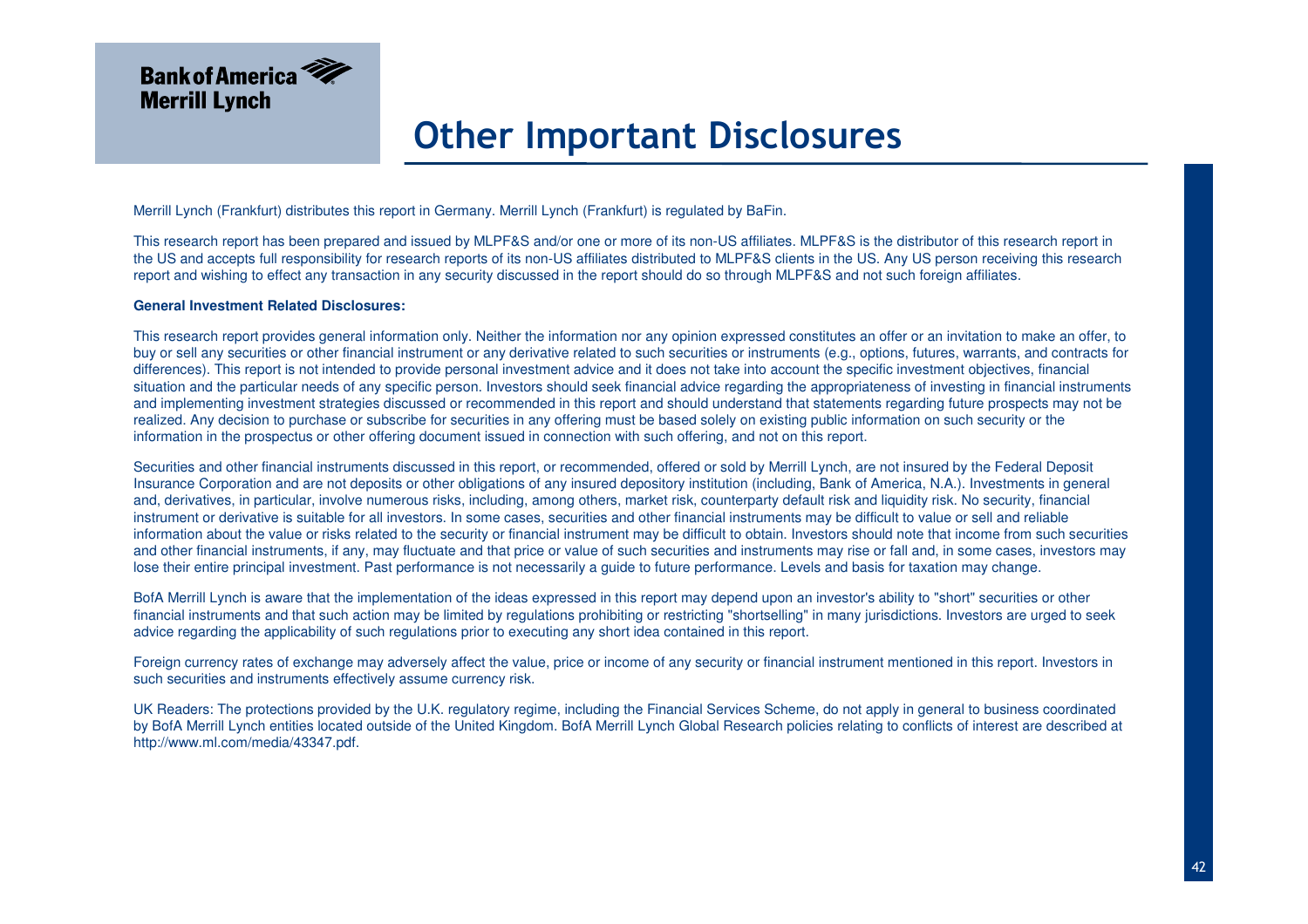

Officers of MLPF&S or one or more of its affiliates (other than research analysts) may have a financial interest in securities of the issuer(s) or in related investments.

MLPF&S or one of its affiliates is a regular issuer of traded financial instruments linked to securities that may have been recommended in this report. MLPF&S or one of its affiliates may, at any time, hold a trading position (long or short) in the securities and financial instruments discussed in this report.

BofA Merrill Lynch, through business units other than BofA Merrill Lynch Global Research, may have issued and may in the future issue trading ideas or recommendations that are inconsistent with, and reach different conclusions from, the information presented in this report. Such ideas or recommendations reflect the different time frames, assumptions, views and analytical methods of the persons who prepared them, and BofA Merrill Lynch is under no obligation to ensure that such other trading ideas or recommendations are brought to the attention of any recipient of this report.

In the event that the recipient received this report pursuant to a contract between the recipient and MLPF&S for the provision of research services for a separate fee, and in connection therewith MLPF&S may be deemed to be acting as an investment adviser, such status relates, if at all, solely to the person with whom MLPF&S has contracted directly and does not extend beyond the delivery of this report (unless otherwise agreed specifically in writing by MLPF&S). MLPF&S is and continues to act solely as a broker-dealer in connection with the execution of any transactions, including transactions in any securities mentioned in this report.

#### **Copyright and General Information regarding Research Reports:**

Copyright 2012 Merrill Lynch, Pierce, Fenner & Smith Incorporated. All rights reserved. This research report is prepared for the use of BofA Merrill Lynch clients and may not be redistributed, retransmitted or disclosed, in whole or in part, or in any form or manner, without the express written consent of BofA Merrill Lynch. BofA Merrill Lynch research reports are distributed simultaneously to internal and client websites and other portals by BofA Merrill Lynch and are not publiclyavailable materials. Any unauthorized use or disclosure is prohibited. Receipt and review of this research report constitutes your agreement not to redistribute, retransmit, or disclose to others the contents, opinions, conclusion, or information contained in this report (including any investment recommendations, estimates or price targets) without first obtaining expressed permission from an authorized officer of BofA Merrill Lynch.

Materials prepared by BofA Merrill Lynch Global Research personnel are based on public information. Facts and views presented in this material have not been reviewed by, and may not reflect information known to, professionals in other business areas of BofA Merrill Lynch, including investment banking personnel. BofA Merrill Lynch has established information barriers between BofA Merrill Lynch Global Research and certain business groups. As a result, BofA Merrill Lynch does not disclose certain client relationships with, or compensation received from, such companies in research reports. To the extent this report discusses any legal proceeding or issues, it has not been prepared as nor is it intended to express any legal conclusion, opinion or advice. Investors should consult their own legal advisers as to issues of law relating to the subject matter of this report. BofA Merrill Lynch Global Research personnel's knowledge of legal proceedings in which any BofA Merrill Lynch entity and/or its directors, officers and employees may be plaintiffs, defendants, co-defendants or co-plaintiffs with or involving companies mentioned in this report is based on public information. Facts and views presented in this material that relate to any such proceedings have not been reviewed by, discussed with, and may not reflect information known to, professionals in other business areas of BofA Merrill Lynch in connection with the legal proceedings or matters relevant to such proceedings.